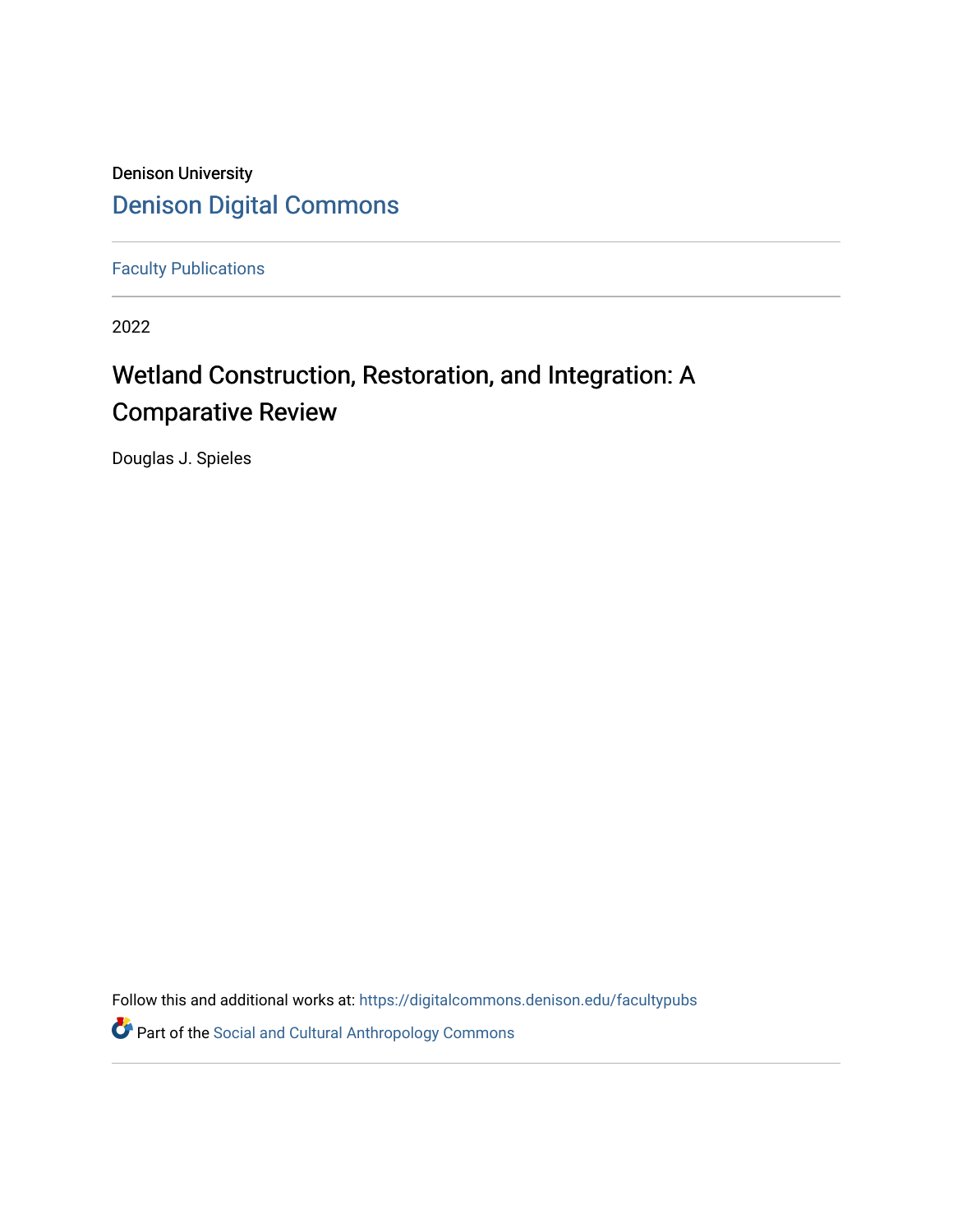

## *Review* **Wetland Construction, Restoration, and Integration: A Comparative Review**

**Douglas J. Spieles**



**Citation:** Spieles, D.J. Wetland Construction, Restoration, and Integration: A Comparative Review. *Land* **2022**, *11*, 554. [https://doi.org/](https://doi.org/10.3390/land11040554) [10.3390/land11040554](https://doi.org/10.3390/land11040554)

Academic Editor: Thomas Panagopoulos

Received: 11 March 2022 Accepted: 1 April 2022 Published: 9 April 2022

**Publisher's Note:** MDPI stays neutral with regard to jurisdictional claims in published maps and institutional affiliations.



**Copyright:** © 2022 by the author. Licensee MDPI, Basel, Switzerland. This article is an open access article distributed under the terms and conditions of the Creative Commons Attribution (CC BY) license [\(https://](https://creativecommons.org/licenses/by/4.0/) [creativecommons.org/licenses/by/](https://creativecommons.org/licenses/by/4.0/)  $4.0/$ ).

McPhail Center for Environmental Studies, Denison University, Granville, OH 43023, USA; spielesd@denison.edu

**Abstract:** In response to the global loss and degradation of wetland ecosystems, extensive efforts have been made to reestablish wetland habitat and function in landscapes where they once existed. The reintroduction of wetland ecosystem services has largely occurred in two categories: constructed wetlands (CW) for wastewater treatment, and restored wetlands (RW) for the renewal or creation of multiple ecosystem services. This is the first review to compare the objectives, design, performance, and management of CW and RW, and to assess the status of efforts to combine CW and RW as Integrated Constructed Wetlands (ICW). These wetland systems are assessed for their ecological attributes and their relative contribution to ecosystem services. CW are designed to process a wide variety of wastewaters using surface, subsurface, or hybrid treatment systems. Designed and maintained within narrow hydrologic parameters, CW can be highly effective at contaminant transformation, remediation, and sequestration. The ecosystem services provided by CW are limited by their status as high-stress, successionally arrested systems with low landscape connectivity and an effective lifespan. RW are typically situated and designed for a greater degree of connection with regional ecosystems. After construction, revegetation, and early successional management, RW are intended as self-maintaining ecosystems. This affords RW a broader range of ecosystem services than CW, though RW system performance can be highly variable and subject to invasive species and landscape-level stressors. Where the spatial and biogeochemical contexts are favorable, ICW present the opportunity to couple CW and RW functions, thereby enhancing the replacement of wetland services on the landscape.

**Keywords:** treatment wetlands; ecological restoration; socioecological systems; coupled ecosystems; integrated landscape approach

#### **1. Introduction**

Wetlands provide ecosystem services to a degree that is proportionately greater than their geographic extent [\[1\]](#page-16-0). Even so, wetlands are among our most endangered ecosystems, having been drained, filled, diked, flooded, and converted to other land uses with impunity for much of modern history [\[2](#page-16-1)[,3\]](#page-16-2). Socioecological systems around the world have suffered from wetland loss and degradation, as manifested in deteriorating fisheries, reduced water quality, loss of coastal storm abatement, biodiversity decline, increased flood intensity and frequency, aquifer depletion, and reduced carbon storage [\[4\]](#page-16-3). The remaining wetlands have consequently achieved a heightened degree of protection, and efforts around the world have attempted to replace some of the wetlands we have lost.

Wetland replacement generally occurs in two broad categories, which are the focus of this review. The first is wetland construction. Constructed wetlands (CW) are typically designed to treat a particular wastewater stream (see [\[5–](#page-16-4)[7\]](#page-16-5) for representative designs). Often, but not always, CW are artificial ecosystems, in the sense that they are designed and managed primarily for wastewater treatment, and not intended to go through the adaptive cycle of succession  $[8,9]$  $[8,9]$ . CW are commonly engineered to treat particular wastes that are introduced at controlled concentrations, with carefully managed substrate, hydraulic path, retention time, oxidation, and a trophic structure. The second category, restored wetlands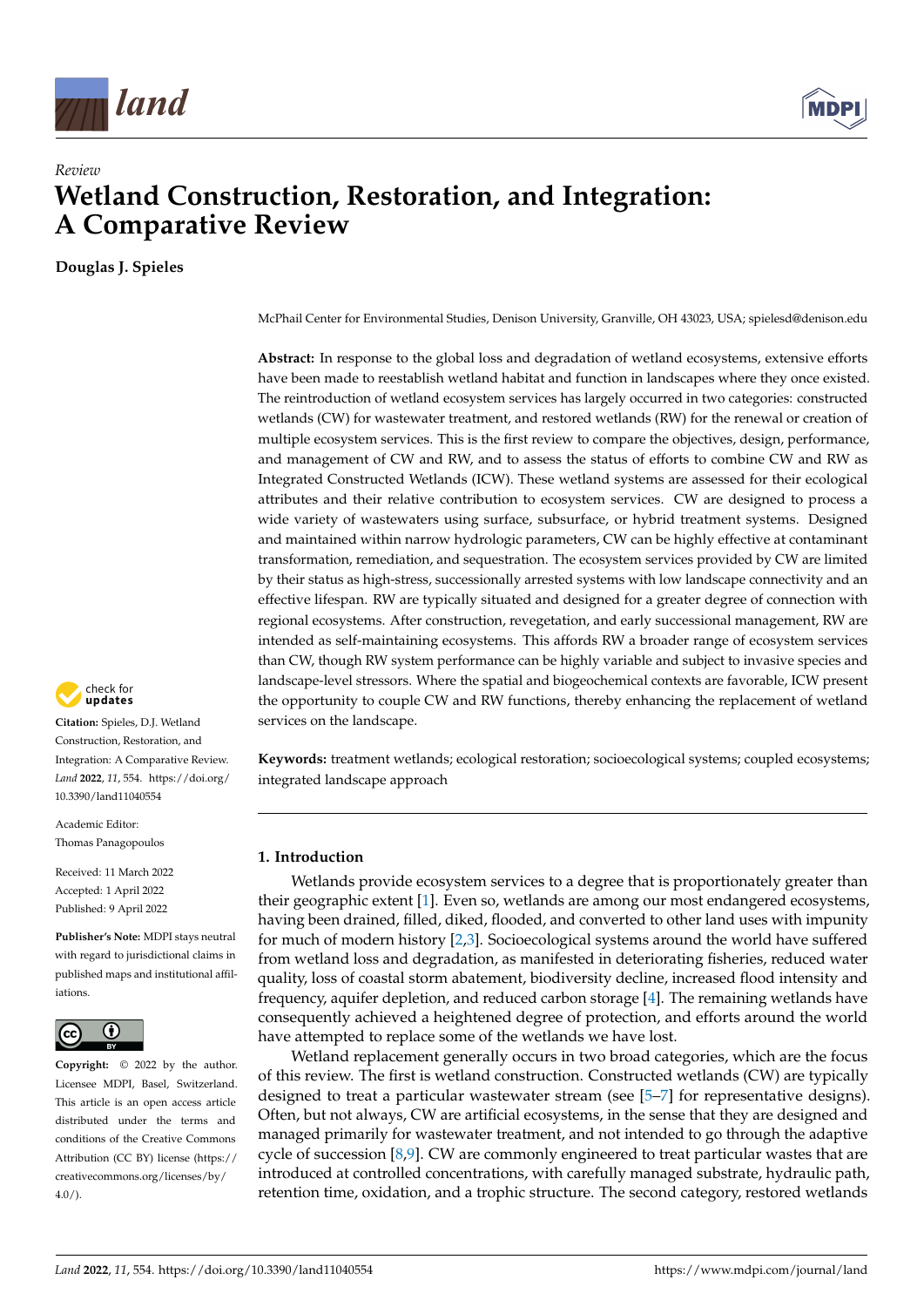(RW), differs in several respects. RW are intended to reestablish multiple ecological functions on the landscape (see [\[10](#page-16-8)[–12\]](#page-16-9) for representative designs). In the broadest sense of the term, the restoration of wetlands may involve the rejuvenation of a wetland where it once existed, creation of new wetland habitat, or enhancement of a wetland that exists in a degraded state. The goals of wetland restoration vary by project, but they are typically not focused solely on water quality improvement. For example, habitat provision, flood water retention, aquifer recharge, carbon sequestration, and cultural services are all common desirable outcomes in RW [\[13\]](#page-16-10). In special cases, there are also political and economic goals, as wetlands are built for the compensatory mitigation of wetland losses [\[14,](#page-16-11)[15\]](#page-16-12). Beyond their goals and objectives, RW differ from CW in that they are intended as ecosystems that self-organize, respond to disturbance, and change through succession [\[16\]](#page-16-13).

Despite the different intentions of CW and RW, they have many commonalities. First, they have followed a similar historical trajectory, with early trials in the first two-thirds of the twentieth century, implementation beginning in earnest in the 1970s, and global growth over the past 50 years [\[17,](#page-16-14)[18\]](#page-16-15). Second, both types of wetlands have evolved in terms of design and management technique over this period [\[19](#page-16-16)[,20\]](#page-16-17). Third, both CW and RW have performance criteria by which they are evaluated, and critical parameters that influence performance [\[5,](#page-16-4)[21\]](#page-16-18). Recently, some scholars and practitioners of wetland replacement have advocated for the use of CW and RW in combination where practicable, noting that the design and performance of these systems are complementary. Coupled CW and RW systems, known as Integrated Constructed Wetlands (ICW), offer the potential for holistic replacement of wetland services on the landscape [\[22](#page-16-19)[,23\]](#page-17-0).

During this era of wetland replacement, numerous studies and comprehensive reviews have been prepared on both CW and RW systems. However, the CW and RW literature have largely occurred in parallel, with little comparative assessment. The objective of this review is to assess the state of the science for wetland construction and wetland restoration, both individually and in combination as ICW systems. Specifically, CW, RW, and ICW systems are considered in terms of their objectives, design, management, performance, and limitations, with particular attention to ecosystem development and ecological services. Ecological services, including provisional, cultural, regulating, and supporting services as described by the Millennium Ecosystem Assessment [\[4\]](#page-16-3), are ultimately what human-made wetlands are intended to replace. Through a comparative analysis of the services provided by different types of replacement wetlands we may better understand the potential for renewing the full complement of wetland functions that once existed on our landscapes.

#### **2. Constructed Wetlands**

#### *2.1. CW Properties and Context*

Wetlands have attributes that promote useful ecological functions. Among these are the capacity to transform, assimilate, or sequester influent nutrients and contaminants, thereby reducing the effects of potential pollutants on the landscape. In this way, natural wetlands have long alleviated stress on adjacent and downstream ecosystems [\[24\]](#page-17-1). Unfortunately, the accelerated production of anthropogenic stressors, such as nutrients, synthetic chemicals, eroded sediments, toxic metals, and oxygen-demanding organic wastes, has coincided with the era of wetland destruction and degradation. Our collective production of stressors thus exceeds the ecological capacity of the remaining wetlands [\[25\]](#page-17-2).

One response to this problem is to construct wetlands for the explicit purpose of receiving and sequestering or altering wastewater before it can contaminate other ecosystems. For the purposes of this review, the term "constructed" wetlands refers to wetlands built for wastewater treatment. As Zhi and Ji [\[26\]](#page-17-3) note, other terms are used interchangeably with "constructed wetlands", including "engineered wetlands", "treatment wetlands", "artificial wetlands", and "reed beds". By all these names, CW have indeed become part of our ecological infrastructure. Vymazal [\[27\]](#page-17-4) traces the evolution of CW from conceptual origins in 1901 [\[28,](#page-17-5)[29\]](#page-17-6) to the first documented experimental treatments in 1950s Germany [\[30\]](#page-17-7). In the late 1960s, wetlands were constructed for municipal wastewater treatment in the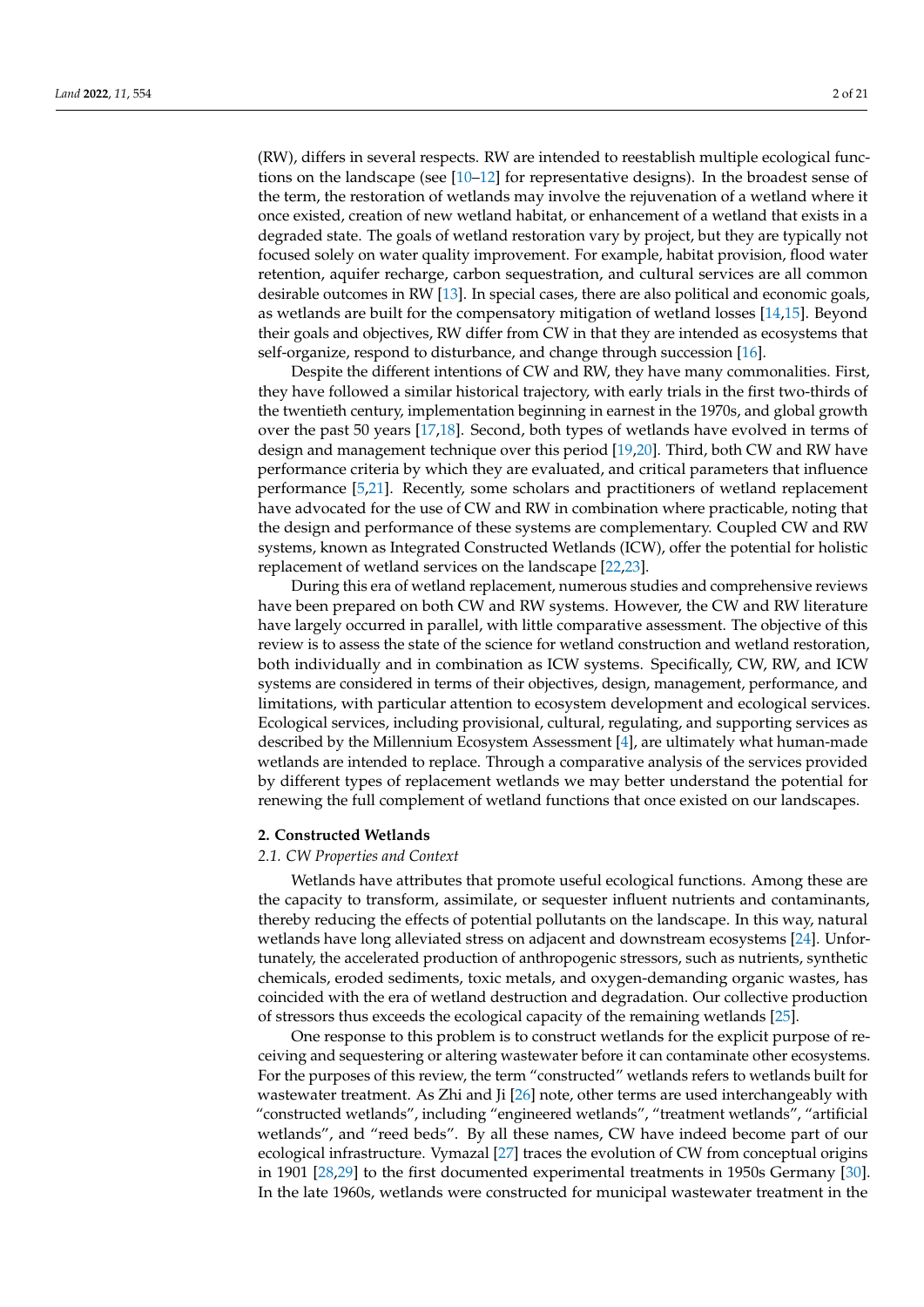Netherlands and in Hungary [\[27](#page-17-4)[,31](#page-17-8)[,32\]](#page-17-9). North American applications began at about the same time, as HT Odum experimented with natural estuarine wetlands and cypress swamps for the treatment of wastewater [\[27,](#page-17-4)[33](#page-17-10)[,34\]](#page-17-11). CW for wastewater treatment followed in the Houghton Lake Project in Michigan [\[35\]](#page-17-12). Research publications on CW were sparse until 1990, and then increased dramatically through 2020 [\[17,](#page-16-14)[26\]](#page-17-3). The geographic extent of CW research sites is now global, featuring thousands of publications from more than 60 nations [\[17](#page-16-14)[,36](#page-17-13)[,37\]](#page-17-14).

#### *2.2. CW Objectives and Design*

From early experiments to modern systems, CW have been used to treat a wide variety of wastewaters, including pre-treated municipal wastewater, livestock waste, industrial effluent, biomedical and pharmaceutical waste, agriculture and aquaculture runoff, landfill leachate, greywater, acid mine drainage, food processing waste, lake and river water, stormwater, and others [\[27\]](#page-17-4). The specific contaminants intended for treatment vary by wastewater source [\[38\]](#page-17-15). Nutrients, notably nitrogen and phosphorus, are contaminants of primary concern in municipal and agricultural waste streams. Oxygen-demanding wastes are also a concern in municipal and agricultural wastewater, and in some industrial effluent, such as paper mill sludge [\[5\]](#page-16-4). Industrial waste streams may include halogens, metals, metalloids, and synthetic organic compounds. Biomedical waste, as well as waste from municipal, greywater, and livestock sources, is apt to contain pathogenic microorganisms and pharmaceuticals. Acid mine drainage may be a concern due to its acidification of receiving waters. In addition, many of these wastewater streams contain high levels of dissolved and suspended solids [\[5\]](#page-16-4).

To mitigate these various contaminants, CW takes a few basic forms [\[39\]](#page-17-16). Free water surface (FWS) constructed wetlands receive surface waters from a stream, swale, ditch, or effluent pipe. As water flows through the sealed wetland basin or series of basins, the water column contacts the substrate surface, vegetation, and atmosphere. FWS systems rely on algal mats and macrophytes, both for their ability to assimilate and metabolize contaminants and for the binding sites they provide for microbial biofilms. In FWS wetlands, the primary mechanisms for contaminant treatment include biomass assimilation, microbial metabolism, substrate and organic detritus adsorption, ultraviolet irradiation, volatilization, and sedimentation [\[38](#page-17-15)[,39\]](#page-17-16). Through biomass assimilation, contaminants are taken up and sequestered, primarily by vegetation. Adsorption is a process by which contaminants adhere to the surface of detritus, vegetation, or substrate particles; these surfaces are also sites of biofilm formation and microbial metabolism [\[38](#page-17-15)[,39\]](#page-17-16). Through these processes, FWS can be particularly effective at removing organic contaminants, suspended solids, and nitrogen from influent wastewater [\[39\]](#page-17-16). Floating treatment wetlands (FTW) are an innovation that suspend macrophytes on buoyant mats so that the roots dangle into the water column [\[40\]](#page-17-17). FTW have shown some promise for the removal of nutrients, metals, and organic contaminants from surface waters [\[41\]](#page-17-18).

Subsurface CW include horizontal flow (HF) and vertical flow (VF) systems. In HF designs, wastewater is introduced to a bed of porous substrate and rhizosphere of emergent plants, through which it moves above an impervious liner until it exits the system [\[42\]](#page-17-19). This design maximizes substrate and rhizosphere exposure and minimizes atmospheric exposure, making it effective for the microbial metabolism of organics and nitrogen, filtration of suspended solids, and sorption of ions [\[39\]](#page-17-16). Vertical flow (VF) subsurface systems are similar but intermittently introduce wastewater to the surface of a substrate bed, through which the water percolates to drainage structures below [\[43\]](#page-17-20). VF systems allow for enhanced oxygenation, which can provide advantages for the aerobic treatment of organic contaminants and for nitrification [\[39\]](#page-17-16). A variation is the "tidal flow" (TF) CW, in which wastewater is allowed to flood a subsurface bed completely, held for a period, and then drained completely [\[44](#page-17-21)[,45\]](#page-17-22). This intermittent fluctuation allows for alternating periods of oxidation and reduction, thus improving the treatment efficiency for some contaminants. Many CW are hybrid designs, which use more than one type of CW in succession to provide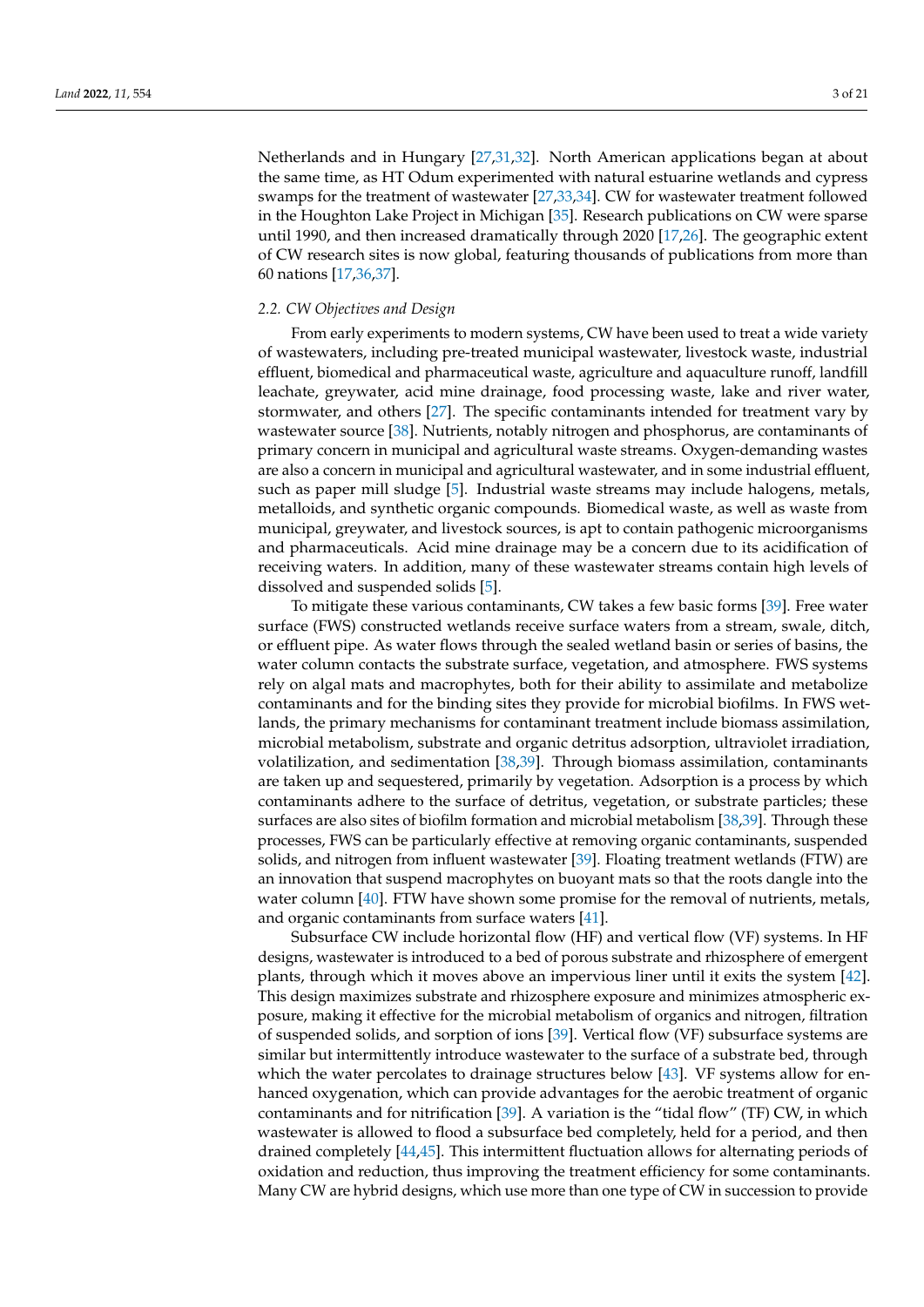a complex network of aerobic and anaerobic zones, settling ponds, filtration, sorption sites, and microbial communities to promote multiple removal pathways [\[46](#page-17-23)[,47\]](#page-17-24).

#### *2.3. CW Performance and Management*

Physical, chemical, and biological treatment mechanisms in CW vary by design, and thus CW conformations are specific to contaminant treatment objectives. Essentially, CW effectiveness relies on the interactions of the waste products with the vegetation, substrate, microbes, and water column of the CW [\[47\]](#page-17-24). Physical waste removal processes include flocculation, precipitation, sedimentation, and filtration, and are thus reliant on water column interactions with the substrate  $[6]$ . The substrate is also the primary locus of chemical removal processes, including interactions with ions and adsorbent surfaces, ion exchange, and redox processes. For this reason, substrate has been a focus of CW research, testing the relative efficacy of various adsorbent substrate materials, including alum sludge, limestone, coal slag, sand, rice husks, biochar, and many others [\[47](#page-17-24)[,48\]](#page-17-25). The different physicochemical characteristics of substrate materials can result in a range of removal efficiencies for different contaminants; according to Patyal et al., substrate materials varied removal efficiency for oxygen-demanding wastes from 71.8–82%, for total phosphorus from 77–80%, and total nitrogen from 52–82% [\[47\]](#page-17-24).

Biological processes, including microbial metabolism, phytoremediation, biosorption, and predation, also occur in the substrate, as well as in the water column [\[6\]](#page-16-20). Macrophyte stems, roots, and leaves reduce the flow rate and provide additional surface area for microbial biofilms. Macrophytes also exude carbon compounds and oxygen, particularly in the rhizosphere, stimulating chelation and aerobic microbial metabolism [\[49\]](#page-17-26). Macrophyte metabolism contributes to waste retention and removal through phytoaccumulation, phytodegradation, volatilization, and sequestration [\[17](#page-16-14)[,50\]](#page-17-27).

The physicochemical characteristics of CW are subject to careful management. For instance, hydraulic parameters are critical aspects of CW design [\[51\]](#page-17-28). The expected hydraulic loading rate (HLR) and contaminant concentration determine the necessary surface area and volume of the CW [\[52\]](#page-18-0). Equally critical is the frequency and duration of flooding and drawdown events, as these regulate the oxygen availability in the water column and substrate. The CW design, HLR, and hydrologic regime determine the hydraulic retention time (HRT), the average length of time that influent wastewater remains in the CW [\[53\]](#page-18-1). Generally, a longer HRT results in higher percentage of contaminant removal for a given system [\[54\]](#page-18-2). For example, Toet et al. [\[55\]](#page-18-3) found a significant increase in retention of N and coliform bacteria as HRT was increased from 0.3 to 9.3 days in a FWS municipal wastewater treatment wetland. In a HF CW system, Ghosh and Gopal [\[54\]](#page-18-2) similarly report a greater retention of nitrogen (83–100%) with an HRT of 4 days over an HRT of 1 day (21–77%). Many CW designs use long, sinuous paths, baffles, or multiple cells to lengthen the HRT and maximize the system's efficiency [\[56\]](#page-18-4).

Other factors can confound CW performance, however; season, temperature, pH, oxygen availability, changes in biomass productivity, bioturbation, and weather events can all influence the efficacy of contaminant removal [\[50\]](#page-17-27). These, too, can be managed to an extent. In cold-weather climates, temperatures may be increased with greenhouses [\[50\]](#page-17-27) and bed heating [\[57\]](#page-18-5). Artificial aeration, pH buffering, insulation, and bio-augmentation are all used to maintain critical parameters to achieve the most efficient waste removal [\[50](#page-17-27)[,58\]](#page-18-6). Vymazal et al. [\[48\]](#page-17-25) and Ingrao et al. [\[59\]](#page-18-7) review emerging challenges in new wastewater streams and novel pollutants amid the tighter regulation of effluent contaminant concentrations.

CW biota are also managed. The ideal macrophyte species for CW systems vary by geography, design, and waste stream, but generally the plants must be robust, with quick establishment, rapid growth, large biomass, and tolerance to the stressful conditions that wastewater presents [\[60\]](#page-18-8). While plant species selection is deemed an important part of CW design, the advantages or disadvantages of one macrophyte species over another are inconsistent in the literature [\[60](#page-18-8)[,61\]](#page-18-9). Vymazal [\[61\]](#page-18-9) surveyed over 640 studies on FWS systems that introduced a total of 150 macrophyte species. The most used species are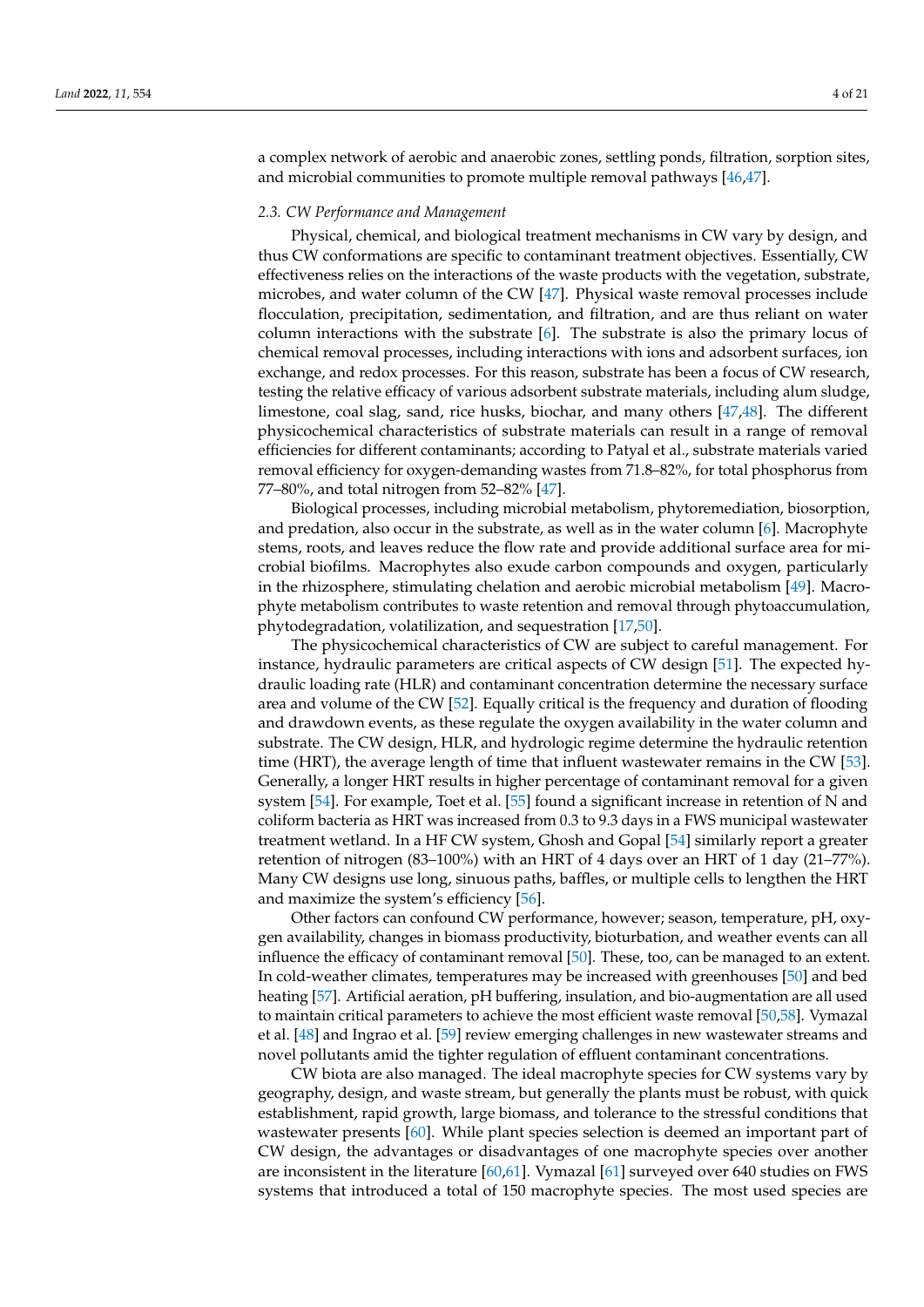*Typha latifolia*, *Phragmites australis*, *Typha angustifolia*, *Juncus effusus*, *Scirpus lacustris*, *Scirpus californicus* and *Phalaris arundinacea*. Others [\[62\]](#page-18-10) have experimented with woody species in FWS CW. Subsurface CW often use emergent macrophytes for the enhanced treatment that the presence of a rhizosphere provides. Vyzmal [\[27\]](#page-17-4) found that macrophytes of the genera *Phragmites*, *Typha*, and *Scirpus* are most used in subsurface systems. Of course, both FWS and subsurface CW provide habitat for volunteer species; Knight [\[63\]](#page-18-11) notes that more than 600 plant species occur in CW systems in the US.

Nuisance animals, the subject of removal or control in many CW (particularly FWS) systems, include burrowing mammals (e.g., muskrat, beaver), mosquitos, bioturbators, and aggressive grazers [\[6,](#page-16-20)[64\]](#page-18-12). However, wetland animals can also have a positive effect on CW performance. Li et al. [\[64\]](#page-18-12) review an extensive list of invertebrates, fish, birds, reptiles, and mammals that can enhance contaminant retention through adsorption and bioaccumulation, by increasing the diversity of the microbial community, consuming pathogens, and stimulating plant growth.

#### *2.4. CW Ecosystem Services and Limitations*

CW are primarily evaluated by their capacity to retain, remove, or reduce influent contaminants (Table [1\)](#page-5-0). For example, Varma et al. [\[50\]](#page-17-27) summarize CW design efficacy by the removal of nitrogen, phosphorus, and oxygen demanding wastes; depending on CW type, the study cites average efficiencies ranging from 45 to 89% removal. Other CW are similarly evaluated for their amelioration of metals and metalloids, pathogens, dissolved and suspended solids, acidic waters, and synthetic organic compounds [\[6,](#page-16-20)[65\]](#page-18-13). Data from thousands of studies demonstrate the effectiveness of CW nutrient retention and removal, though the success is not without caveat. CW can be highly efficient, but efficiencies can fall with excessive HLR, low temperatures, low HRT, poor oxygenation, and unsuitable pH [\[50\]](#page-17-27).

<span id="page-5-0"></span>**Table 1.** Examples of Ecosystem Services provided by constructed wetlands (CW) for wastewater treatment. Based on Ecosystem Services categories of the Millennium Ecosystem Assessment as applied to wetlands [\[4](#page-16-3)[,66](#page-18-14)[,67\]](#page-18-15).

| <b>Ecosystem Service</b> | <b>Representative CW Performance</b>                                                                                                                                                                                                                                                                                                                            | <b>Selected Sources</b>                                                 |
|--------------------------|-----------------------------------------------------------------------------------------------------------------------------------------------------------------------------------------------------------------------------------------------------------------------------------------------------------------------------------------------------------------|-------------------------------------------------------------------------|
| Provisional              | Biomass harvest, microbial fuel cell<br>Biomethane, ethanol production                                                                                                                                                                                                                                                                                          | [48, 68]<br>[69]                                                        |
| Cultural                 | Recreational benefits \$580 to \$9160 USD per hectare                                                                                                                                                                                                                                                                                                           | [70]                                                                    |
| Supporting               | Regional nutrient and water cycling<br>Regional ecosystem connectivity                                                                                                                                                                                                                                                                                          | $[71]$<br>$[72]$                                                        |
| Regulating               | 73–99% retention of BOD, COD, TSS, TN, TP from wastewater sources<br>45 phyla of bacteria and archaea supported in CW<br>>600 plant species supported in CW<br>36 macroinvertebrate taxa; >60 bird species, including species of concern<br>Stormwater retention<br>Carbon sequestration 676 g CO <sub>2</sub> eq m <sup>-2</sup> $yr^{-1}$<br>Net GHG emission | [6,48,50,65]<br>[48]<br>[63]<br>$[73 - 76]$<br>[77]<br>[48, 78]<br>[79] |

If these critical parameters are maintained within reasonable levels, CW removal pathways such as denitrification and respiration can occur for an indeterminate time. However, CW performance may decline over time in cases where the target pollutants are to be sequestered [\[80](#page-18-26)[–83\]](#page-19-0). CW systems have physical limitations; for example, sedimentation pools can fill, flow paths can become channelized, and substrate pore space can become clogged [\[84\]](#page-19-1). Chemical limitations occur as sorption sites become saturated, ion exchange capacity becomes depleted, and buffering capacity is exhausted. Biological processes such as phytoremediation and biosequestration are similarly finite. Management effort can extend the useful life of a CW with energy inputs and re-fitting: removal and replacement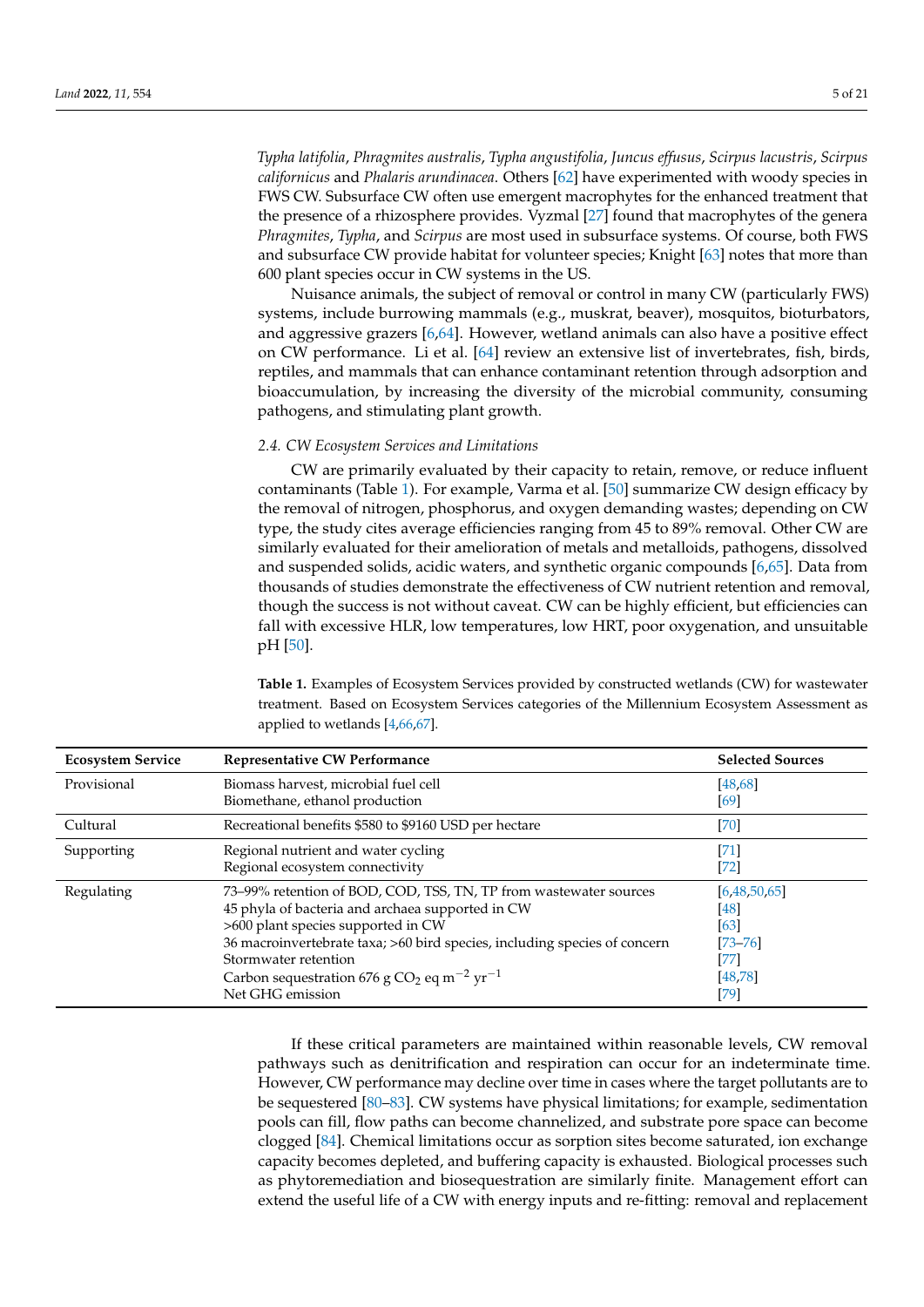of vegetation and substrate, aeration and heat, pH buffering, and management of HRT and HLR. Finally, each CW is a function of its wastewater source, which is likely impermanent. Carefully managed CW have been shown to be effective for decades [\[48\]](#page-17-25). For instance, Vymazal [\[85\]](#page-19-2) reviews 17 HF systems in the Czech Republic and finds that "the treatment performance is steady for more than 20 years with outflow concentrations < 15 mg  $L^{-1}$  of BOD<sub>5</sub> and TSS and <50 mg L<sup>-1</sup> COD". Another study of the long-term efficacy of HF CW finds 84–90% removal of TSS and organic contaminants and 65–67% removal of nitrogen and phosphorus after 20 years of operation [\[48](#page-17-25)[,86\]](#page-19-3). Brix et al. [\[83\]](#page-19-0) review several hundred Danish reed bed CW and find that these systems maintain TSS and BOD effluent of less than 20 mg/L and 30–50% P and N removal for two decades, after which many were reconditioned or decommissioned.

CW are seldom evaluated according to their status as ecosystems. Such an assessment illustrates several key differences between CW and natural wetlands. First, while some contaminant removal pathways (like denitrification, carbon sequestration, and methanogenesis) may improve with time, many are at their most efficient when macrophyte and microbial growth are vigorous, when pore spaces are open, when binding sites and sedimentation spaces are available, and when redox environments are interspersed. These conditions are maximized in early succession, and CW are commonly managed to maintain the conditions of early succession by vegetation harvest and substrate replacement [\[70](#page-18-18)[,84\]](#page-19-1). Second, the introduction of wastewater makes a CW a high-stress environment, and the expectation of a continuous performance precludes natural disturbance events such as droughts, floods, extensive herbivory, or fire. High-stress, low-disturbance conditions can occur in natural wetland ecosystems, of course, but they are generally not maintained for years or decades. Long-term stress typically yields systems of comparatively low diversity, predominantly featuring stress-tolerant organisms [\[87\]](#page-19-4). Third, CW are hydrologically dominated by wastewater inflows, with only limited hydrological or biological exchange with adjacent ecosystems. Wastewater, as a potential source of pollution, is carefully maintained within the CW system by impervious liners and berms from inflow to outflow, even as external water sources (e.g., flood waters) and the organisms and material they carry are excluded from the CW system. This artificial hydrologic regime may limit CW diversity and the seasonal patterns of germination and colonization [\[88](#page-19-5)[,89\]](#page-19-6).

Knight [\[63\]](#page-18-11) issued an early review of the potential ancillary services of CW systems, noting that the abundant water source and ubiquitous presence of emergent macrophytes make CW attractive to both aquatic and terrestrial fauna. Ghermandi and Fichtman [\[70\]](#page-18-18) further report that CW are used for both provisional and cultural services—the annual monetary value for which ranges from 580 to 9160 USD per hectare—although they are not without the potential for nuisances and human hazards. Vymazal et al. [\[48\]](#page-17-25) note that many CW are small, and are thus limited in terms of provisional services, but also review emerging potential for biomass and microbial fuel cell energy production from CW. Many studies have confirmed the capacity of CW to support microorganisms, macroinvertebrates, amphibians, reptiles, birds, fish, and diverse vegetation [\[73\]](#page-18-21), though Wiegleb et al. [\[72\]](#page-18-20) note that very few published CW studies systematically document the biodiversity and wildlife use of CW. Zhang et al. [\[73\]](#page-18-21) review such studies and find evidence that CW can support native wildlife. For instance, various CW have been found to support 90% of macroinvertebrate species and 54% of regional flora found in natural reference wetlands, as well as abundant native birds, amphibians, reptiles, and mammals [\[74](#page-18-27)[–76,](#page-18-22)[90\]](#page-19-7). Zhang et al. suggest, however, that CW often lack the habitat and hydrological heterogeneity of natural wetlands, while also intentionally incorporating nonnative plant species [\[73\]](#page-18-21). These nonnative macrophytes tend to limit native biodiversity in CW. Further, CW have been shown to act as ecological traps, luring native species into an environment that is less than ideal for its toxicity and poor habitat quality. In this way, CW may actually decrease regional biodiversity over time [\[73\]](#page-18-21).

In summary, CW have demonstrated success at replacing the ecosystem services for which they are designed, namely water quality improvement (Figure [1\)](#page-7-0). They are generally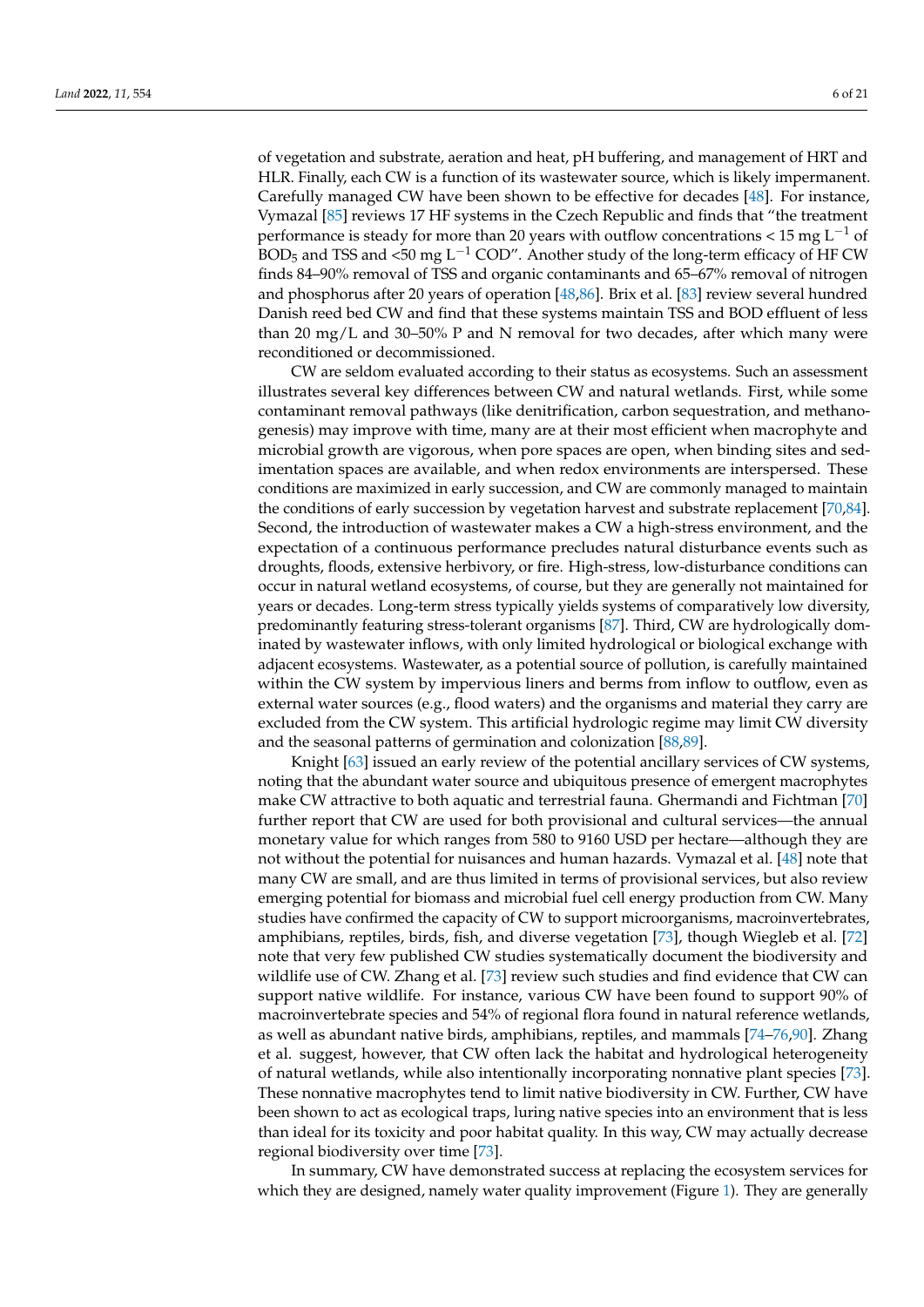not intended to replace all the other ecological services of natural wetlands in the landscape, though they may provide a habitat for early successional wetland-dependent species, productivity, educational opportunities, and an aesthetically pleasing environment. The management of CW in a state of high stress, with a relatively closed hydrologic regime and low degree of landscape connectivity, limits the capacity to provide a greater range of ecosystem services. Furthermore, the CW lifespan means that any service rendered is temporary.

<span id="page-7-0"></span>

Figure 1. Idealized Ecosystem Services of Ecosystem Services provided by constructed wetlands (CW) for wastewater treatment, restored wetlands (RW), and integrated constructed wetlands (ICW).  $\sim$  Ecosystem Services categories of the Millennium Ecosystem Assessment as a property  $\sim$  1.1. Based on Ecosystem Services categories of the Millennium Ecosystem Assessment as applied to wetlands [\[4](#page-16-3)[,66](#page-18-14)[,67\]](#page-18-15).

## **3. Restored Wetlands 3. Restored Wetlands**

### *3.1. RW Properties and Context 3.1. RW Properties and Context*

While CW do, in fact, restore certain wetland functions to the landscape, the term "wetland restoration" has come to mean something fundamentally different than CW in the scientific literature. Restored wetlands (RW) are intended to reintroduce a broad suite of ecological services to the landscape [\[25\]](#page-17-2). Water quality improvement is among these, though most RW are not specifically designed to treat wastewater. Other wetland sity enhancement, floodwater control, storm abatement, carbon sequestration, and aquifer re-functions, such as biodiversity enhancement, floodwater control, storm abatement, carbon equestration, and aquifer recharge, are just as, if not more, important as RW goals and sequestration, and aquifer recharge, are just as, if not more, important as RW goals and is that RW are designed to encourage successional processes; that is, RW are designed for objectives [\[25\]](#page-17-2). Another difference is that RW are designed to encourage successional processes; that is, RW are designed for change [\[16\]](#page-16-13). Thus, the landscape context—proximity processes; that is, RW are designed for change [16]. Thus, the landscape context—proximity processes, that is, two are designed for enarge [10]. Thus, the landscape context proximity to and connectivity with other ecosystems, topography, hydrologic sources, and disturbance regimes—as well as in-system features such as microtopography, habitat interspersion, regards as went as in system reduces such as interesting seed bank, and biodiversity are critical aspects of RW [\[91\]](#page-19-8).

The term RW is used here in the landscape sense, as in restoring wetland functions to landscapes in which they once existed. This is to minimize jargon, for, in this broad can be taken to include wetland creation (systems built where none ever existed), sense, RW can be taken to include wetland creation (systems built where none ever existed), bende, KW can be taken to increase weiling creation (by bienis bain where none ever existed), wetland enhancement (improvement to the structure and function of existing wetlands), metallite chalacteristic (improvement to the structure and ranchor or existing weithings), and wetland mitigation (wetlands built as legal compensation for wetland functions lost  $\mathbf{C}$  collectively, these RW efforts have  $\mathbf{C}$  and  $\mathbf{C}$  and  $\mathbf{C}$  trajectory to CW. While in- $\mathbf{C}$  in- $\mathbf{C}$  in- $\mathbf{C}$  in- $\mathbf{C}$  in- $\mathbf{C}$  in- $\mathbf{C}$  in- $\mathbf{C}$  in- $\mathbf{C}$  in- $\mathbf{C}$  in- $\mathbf{C$ elsewhere) [\[12](#page-16-9)[,92\]](#page-19-9). Collectively, these RW efforts have followed a similar historical trajec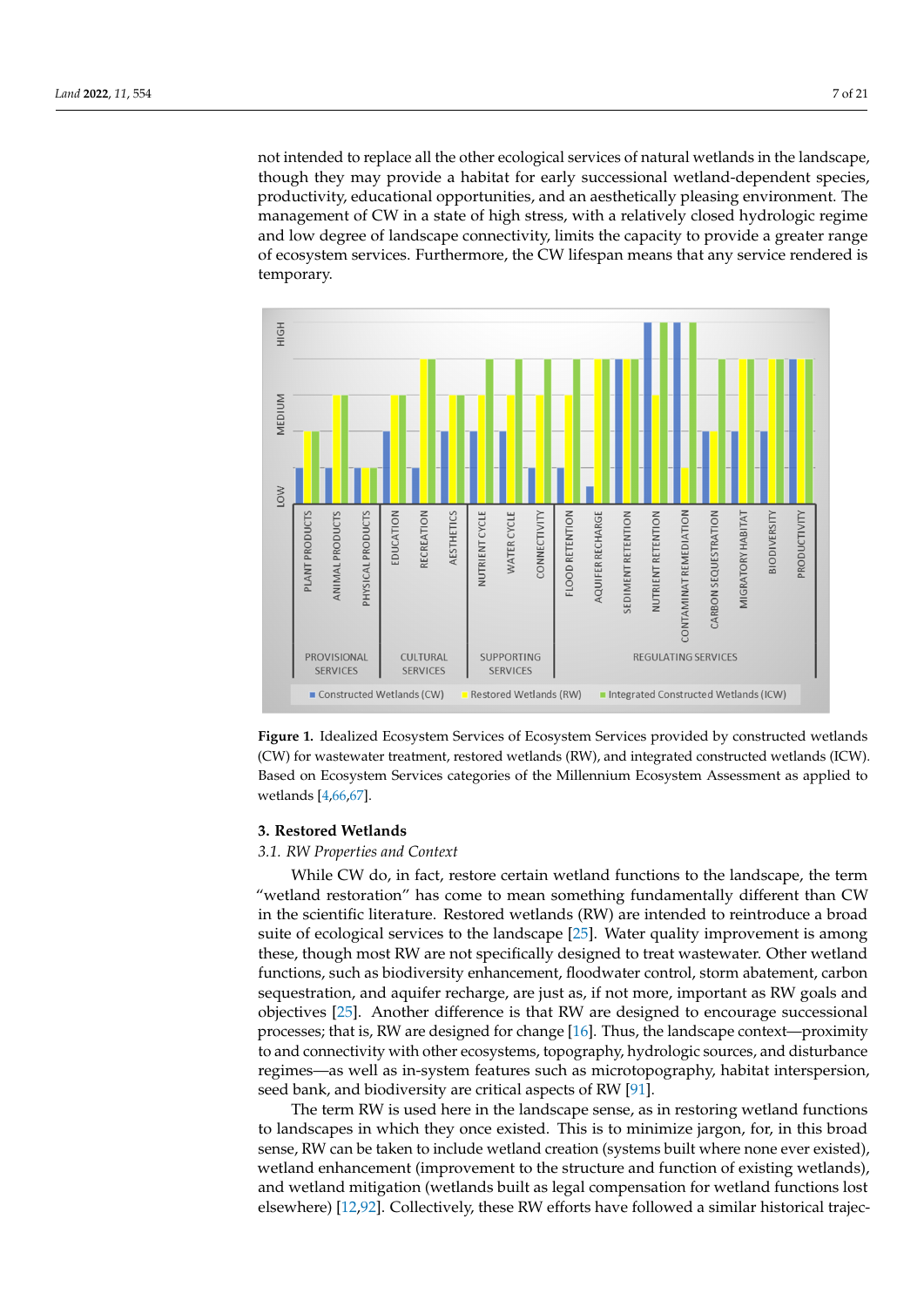tory to CW. While indigenous peoples around the world have been managing and restoring wetlands for millennia [\[93\]](#page-19-10), documented cases do not arise until the end of the nineteenth century. One early effort was conceived by Frederick Law Olmsted in Boston in the 1880s, as he incorporated a salt marsh restoration into parkland called the Back Bay Fens [\[2\]](#page-16-1). Olmsted's "fen" still exists today, and his methods would be recognized by modern restoration ecologists—basin reconstruction, reconnection to the tidal hydrologic regime, planting native macrophytes, and replanting to establish the desired community. Unfortunately, such projects were rare during a systemic national effort to drain and fill wetlands. The first concerted efforts to restore wetlands were initiated by private organizations like the Izaak Walton League and Ducks Unlimited. Ducks Unlimited, established in 1937, had completed over 100 wetland restoration projects by 1943 [\[2\]](#page-16-1).

The re-introduction of wetlands to the landscape became a bigger business as the US federal and state governments began to incentivize and mandate it. The no-net-loss policy, derived from the Clean Water Act of 1972 and subsequent amendments and court cases, mandated the compensation of wetlands lost to development. Other programs, such as the US Fish and Wildlife Service Partners for Wildlife (1987), the Wetland Reserve Program in the 1990 Farm Bill, and the 1986 North American Waterfowl Management Plan, encouraged the restoration of millions of wetland hectares [\[2\]](#page-16-1). Unsurprisingly, academic research on wetland restoration has blossomed since, notably in North America, China, Australia, Brazil, and Europe [\[18\]](#page-16-15).

#### *3.2. RW Objectives and Design*

RW serve a different purpose than CW, and thus have different design considerations. While many RW change the regional water quality, this is typically not the sole objective. Olmsted's Back Bay Fens, for instance, were primarily intended for aesthetic appeal [\[2\]](#page-16-1). Most of the wetland restoration projects of the early 20th century were undertaken for the provision of wildlife—particularly waterfowl—habitat [\[2\]](#page-16-1). The objectives of modern wetland restoration range over a wider collection of services, including flood water and silt retention, soil conservation, biogeochemical management, cultural significance, education, and academic research. In some cases, financial incentives are the primary driver of a restoration project. This is particularly true for government-subsidized conservation programs and the establishment of mitigation wetlands, which can be a lucrative business [\[94\]](#page-19-11). Naturally, objectives differ by project. However, as wetland restoration has become more closely tied to legal requirements and money, a basic objective has emerged: the RW needs to exhibit the characteristics that define a wetland. In brief, this means that the RW must have a hydrologic regime that is sufficient to develop hydric soils and support hydrophytic vegetation [\[95\]](#page-19-12).

The requirement of a suitable hydrological regime means that an RW must be situated in such a way that it receives periodic inundation from some combination of surface flow, tidal action, groundwater discharge, and precipitation. Landscape setting is thus a critical consideration for RW [\[96\]](#page-19-13). Wetlands built where no wetland previously existed—called created wetlands in the literature—often result in low diversity and a high incidence of nonnative species, particularly when they are geographically isolated [\[97\]](#page-19-14). Greater success has been achieved with RW located in topographic depressions, floodplains, or catchments that have historically flooded with sufficient duration to develop hydric soils [\[97\]](#page-19-14). Another consideration for landscape setting is connectivity with other natural habitats, which can serve as a source of propagules and organisms for the new RW. Middleton [\[11\]](#page-16-21) makes the case that landscape setting dictates the hydrologic regime of the RW, and that these patterns of flood depth, duration, and recurrence interval set the stage for all other physical, chemical, and biological processes within the ecosystem.

Soil characteristics can be useful in the identification and selection of a restoration site and are critical factors in RW success [\[98\]](#page-19-15). Remnant hydric soils from long drained and filled wetlands are an indicator of a historic hydrologic regime. Such sites are not always a great candidate for an RW, as land-use changes and regional hydrologic alterations may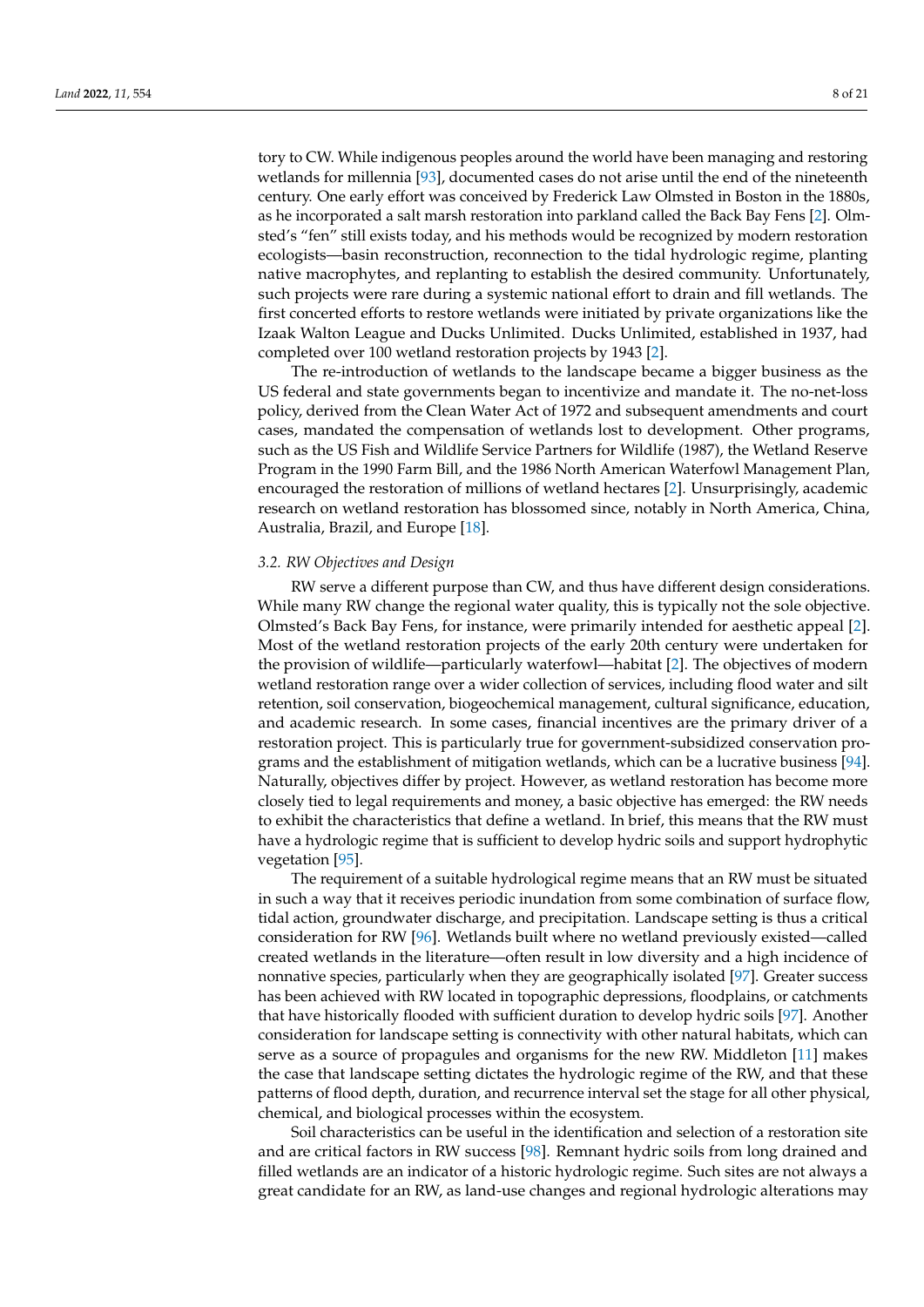have rendered them unsuitable for wetland restoration. Even so, the presence of remnant hydric soils indicates (1) connection with hydrologic sources, or past connection that may be restored; (2) soils with the physical characteristics to sustain periodic inundation; and (3) soils that may have a remnant seed bank of hydrophytic propagules [\[98](#page-19-15)[,99\]](#page-19-16). Remote sensing data from aerial and satellite images and topographic surveys have proven useful in the identification of remnant hydric soils and suitable locations for RW, though remote sensing can be problematic for forested habitats [\[100](#page-19-17)[–102\]](#page-19-18). Of course, sites with ideal landscape and soil characteristics must also be available for acquisition, or have a willing landowner, for the RW project to proceed.

The soil conditions of an RW site can exist over a wide range in terms of hydraulic conductivity, nutrient and organic matter, toxicity, microtopography, and seed bank. These attributes can influence the physical character (e.g., substrate permeability, water flow path and depth), chemical character (e.g., nutrient availability, contamination), and biological character (e.g., habitat heterogeneity, vegetation, trophic status) of the RW. In cases of severe degradation, soil may need to be amended with topsoil or other substrate to alter nutrient availability, increase organic matter, and enhance the microbial community [\[103](#page-19-19)[,104\]](#page-19-20). Some RW projects have attempted to improve soil quality by transplanting soil from an existing wetland. This "donor soil" approach has been demonstrated as an effective way to quickly establish a depleted wetland seed bank, leading to the more rapid establishment of native wetland macrophytes [\[105\]](#page-19-21).

Given a particular site, selected for its landscape context, hydrologic regime, and soil characteristics, the next objective of an RW project is to plan wetland habitats [\[11](#page-16-21)[,106](#page-19-22)[,107\]](#page-19-23). Depending on location and conditions, RW may provide marine, estuarine, riverine, lacustrine, or palustrine habitat [\[107\]](#page-19-23). The habitat that ultimately develops on a restoration site is dependent on the hydrologic regime and microenvironments of the wetland basin. Many RW projects involve strategic earthmoving to re-contour flooding zones and habitats [\[11](#page-16-21)[,107\]](#page-19-23). Excavation may also be necessary to reconnect hydrological sources. Ditch filling or rerouting, berm or floodwall removal, runoff redirection, and drainage tile removal have all been used to restore a hydrologic regime. In many cases, microtopography can be introduced into the new wetlands at this stage. Spatial diversity in elevation, woody debris, slope, and aspect can yield a wetland community that is more diverse and more interspersed than a uniform wetland basin [\[11](#page-16-21)[,107\]](#page-19-23).

Once selected, planned, and contoured, an RW must be re-vegetated. Much field research has been devoted to the question of passive revegetation (i.e., the extent to which a newly restored wetland will vegetate itself through natural recruitment and selection) versus active revegetation (the need for managed macrophyte selection and planting) [\[11\]](#page-16-21). Certain RW projects may indeed re-vegetate themselves with native hydrophytes, particularly if they are connected to existing high-quality wetlands, in close proximity to propagule sources, and/or in possession of a high-quality, viable seed bank. However, the results of passive revegetation are highly variable and context-specific, particularly regarding abiotic factors [\[108–](#page-19-24)[110\]](#page-20-0). Passively revegetated RW can be vulnerable to invasive species [\[111\]](#page-20-1) that can preempt and outcompete native wetland vegetation and result in an undesirable successional trajectory [\[16\]](#page-16-13). Active revegetation—seeding, donor soil, and planting, along with re-planting and invasive species removal in the first few seasons following restoration [\[11\]](#page-16-21)—is more costly and labor-intensive but has been shown to facilitate the establishment of desirable species in some cases [\[112](#page-20-2)[–114\]](#page-20-3). The sourcing and selection of seed can play a critical role in success, as the genetic character of propagules can be used to establish the local or historic ecotypes of a diversity and functionality suitable to thrive in current and future environmental conditions [\[115\]](#page-20-4). All things considered, the approach to revegetation should fit the objectives and acceptable outcomes of the RW project and should, therefore, not be seen as a one-size-fits-all model [\[110\]](#page-20-0).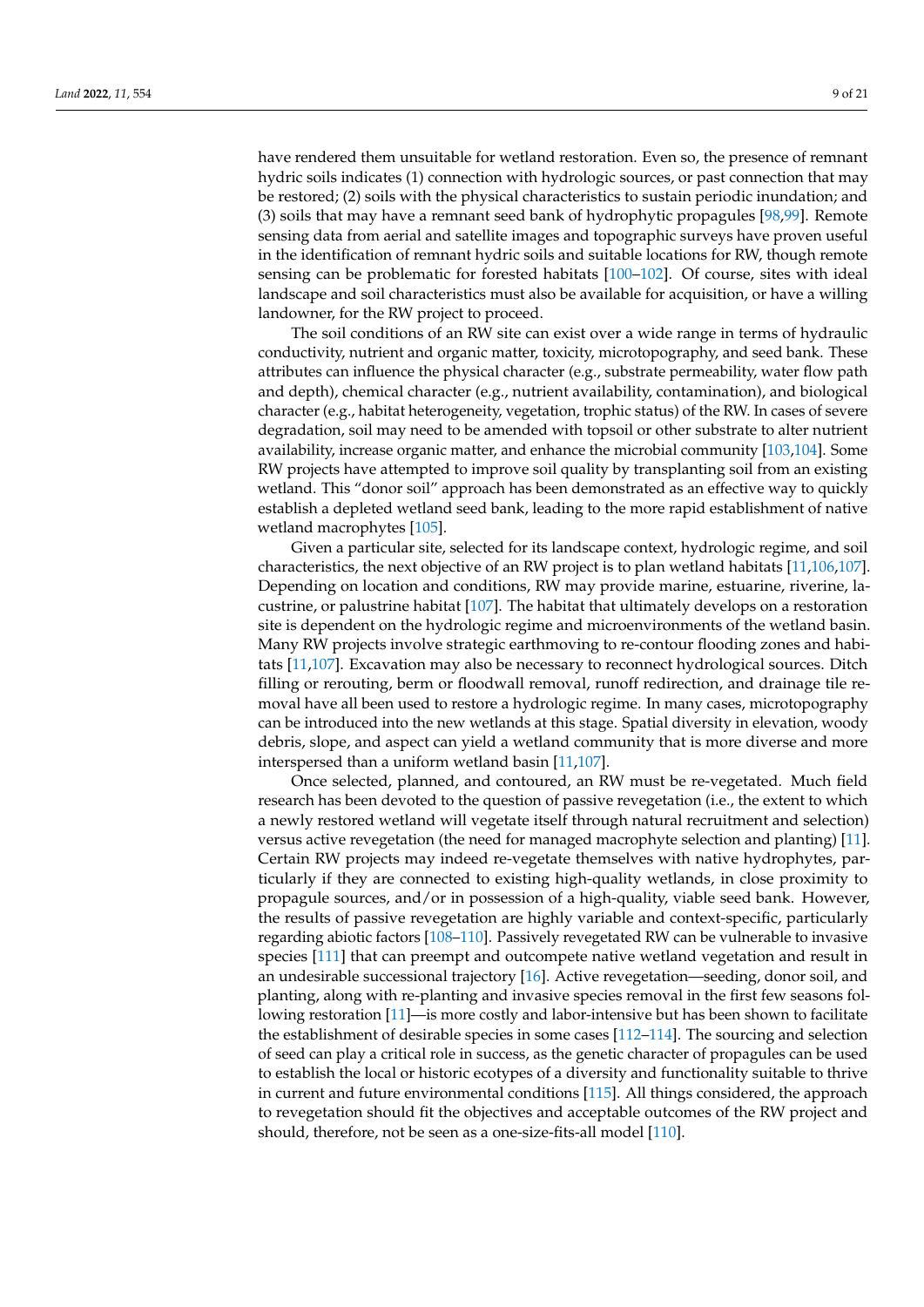#### *3.3. RW Performance and Management*

The choice of revegetation strategy is part of a larger philosophical debate on the degree to which anthropogenic management should be used to establish and maintain RW [\[11\]](#page-16-21). One approach, which has been called "self-design", emphasizes the role of the biogeochemical and hydrological environment in determining how plant communities will develop in the RW [\[116,](#page-20-5)[117\]](#page-20-6). In the extreme view, self-design can be implemented as passive management, relying solely on natural revegetation, successional development, and the capacity of ecological communities to self-assemble. However, self-design does not preclude plant introduction or vegetation management as a means of increasing the rate of development [\[118\]](#page-20-7). At the heart of the self-design approach is the idea that "the system itself will optimize its design by selecting for the assemblage of plants, microbes, and animals that is best adapted for existing conditions" [\[117\]](#page-20-6). An alternative perspective, sometimes called the "designer" approach to restoration [\[11\]](#page-16-21), calls for attention to the life history strategies of target species in the restoration project. Through the careful introduction (and reintroduction) of plants and propagules, ecological engineering, and management of biotic and abiotic factors early in the restoration process, the restorationist can select individual species to be part of the assembled community [\[119\]](#page-20-8). The goal is not to achieve a particular species complement as an endpoint, but rather to encourage the establishment of desirable species that would otherwise be overwhelmed by undesirable invasive species [\[119\]](#page-20-8). As Middleton [\[11\]](#page-16-21) notes, these two views are not mutually exclusive, but they do conceptualize ecosystem development in different ways. Ultimately, the degree of human intervention in a RW may depend upon the goals and performance standards of the project.

Many RW projects use one or more reference wetlands, or historic reference conditions, to evaluate success [\[120](#page-20-9)[,121\]](#page-20-10). A reference wetland ostensibly represents the desirable structure and function of similar ecosystems in the region of interest. The idea has emerged from the Leitbild concept of river restoration in Germany and Austria; Leitbild refers to the ideal or undisturbed state of an ecosystem [\[122\]](#page-20-11). The identification and measurement of one or more such benchmarks can be used to set the parameters and expectations for the restoration work. Middleton [\[11\]](#page-16-21) notes that, while the reference ecosystem approach can be useful in RW, the goal of matching RW conditions to reference conditions may be unachievable. This is because the RW and reference sites may have different land use legacies and different site impairments—leading to irreconcilable differences in ecological development—or changes in regional biota and climate that could make historical reference conditions untenable [\[11\]](#page-16-21). Moorhead [\[121\]](#page-20-10) adds that the reference ecosystem concept can be problematic, given the differences in successional state (reference systems typically being mature, while restored systems are early successional), and the inherent variability that exists even among potential reference sites. According to Moorhead, RW goals should not be to duplicate the conditions of reference sites, but rather to establish "self-supporting and self-maintaining" ecosystems. The maturation of these systems, Moorhead suggests, is better measured with the general structural and functional attributes of early and late-stage ecosystems than with specific points of comparison to a reference ecosystem [\[121\]](#page-20-10).

Even so, many RW—particularly mitigation wetlands—are undertaken with specific performance indicator goals. Targets for RW evaluation can be placed in several categories [\[123\]](#page-20-12). Structural metrics consider physical aspects of the wetland environment, such as the vegetated percentage, degree of habitat interspersion, or macrophyte biomass. Structural metrics can also be used to quantify landscape-level patterns of land use and connectivity. Measures of taxonomic diversity and evenness, particularly of macrophytes, are common, and often include indices of species quality. For example, the floristic quality index and associated coefficient of conservatism can be used to evaluate vegetation quality, based on species tolerance [\[124\]](#page-20-13). Indicator species are also commonly used to denote the presence or absence of particular communities or site conditions. Functional metrics are measures of ecosystem processes, such as nutrient processing, organic matter accumulation, and productivity, as well as process surrogates, such as trophic composition and functional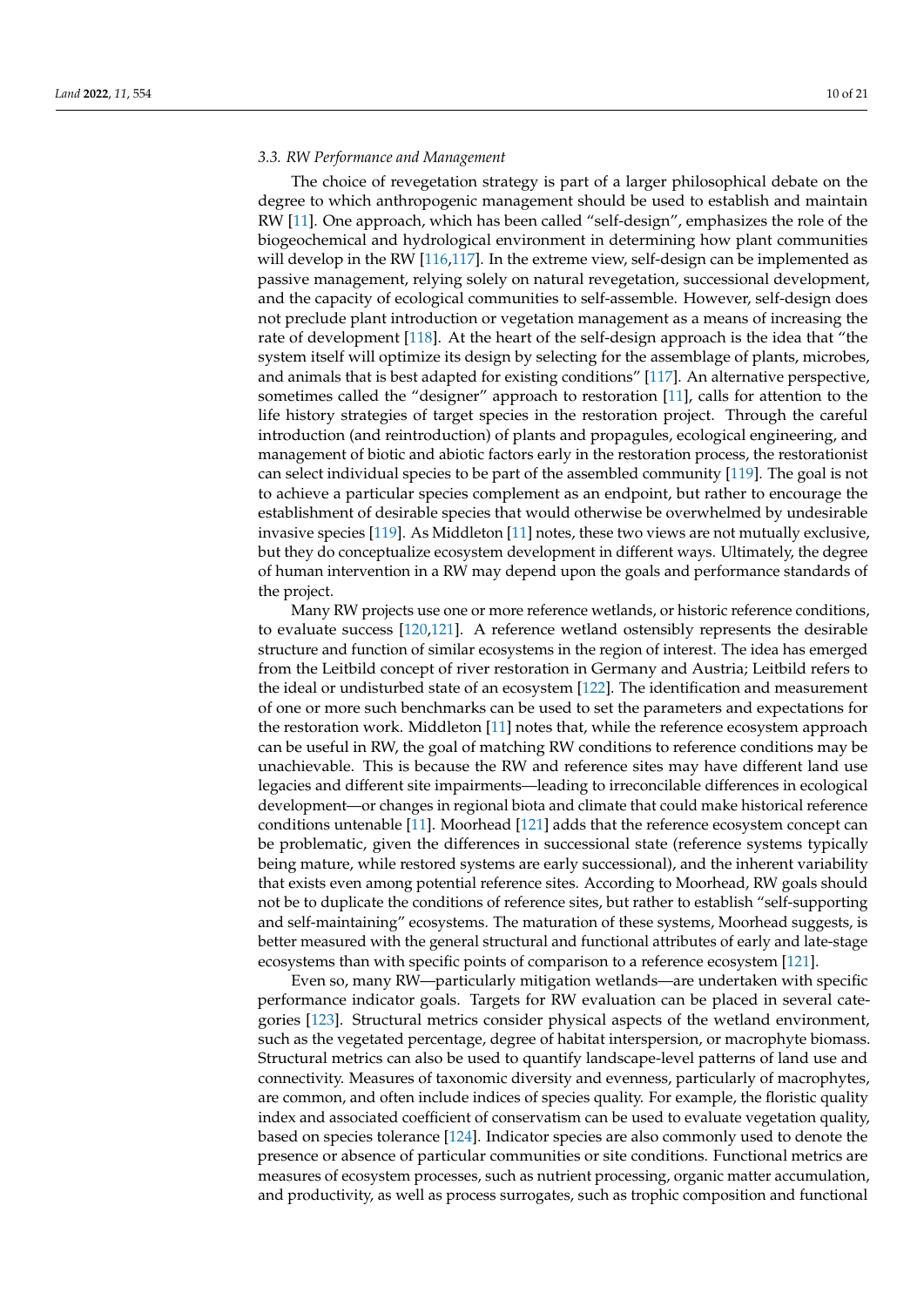diversity. Finally, taxonomic composition can be used as a direct comparison of species abundance with reference wetland composition [\[123\]](#page-20-12).

Brudvig et al. [\[125\]](#page-20-14) suggest that these attribute categories occur with different degrees of variation in RW systems. Structural metrics, according to Brudvig et al., may be established with the greatest degree of certainty. Diversity and function are subject to stochastic events and are more difficult to predict. The metric that is most subject to variation, according to Brudvig et al., is taxonomic composition. Developmental variation thus makes RW performance evaluation a challenge. RW are designed as open systems that are expected to progress through succession. The RW target goals are likely to be characteristics of late-successional reference systems that will emerge, if they emerge at all, many years after the initial RW design and management phases. Indeed, the ultimate goal of a self-maintaining ecosystem may well be incompatible with the rigid metrics of particular functional rates or species lists.

#### *3.4. RW Ecosystem Services and Limitations*

In contrast with CW, the ecosystem services offered by RW are both broader and more variable (Table [2;](#page-11-0) Figure [1\)](#page-7-0). While CW are intended to ameliorate specific contaminants for the duration of their existence, RW are ecosystems with attributes, structures, and functions that will change over time. RW also occur in a much wider contextual range than CW, as they are situated in different landscapes with different levels of degradation, degree of connection, and stress and disturbance regimes. Even in similar RW projects, successional trajectories and attributes can be highly variable, and this translates to variable ecosystem services [\[125\]](#page-20-14).

<span id="page-11-0"></span>**Table 2.** Examples of Ecosystem Services provided by restored wetlands (RW). Based on Ecosystem Services categories of the Millennium Ecosystem Assessment as applied to wetlands [\[4](#page-16-3)[,66,](#page-18-14)[67\]](#page-18-15).

| <b>Ecosystem Service</b> | <b>Representative RW Performance</b>                                                                                                                                                                                                                                                                   | <b>Selected Sources</b>                                       |
|--------------------------|--------------------------------------------------------------------------------------------------------------------------------------------------------------------------------------------------------------------------------------------------------------------------------------------------------|---------------------------------------------------------------|
| Provisional              | 36% greater provisioning services than degraded wetlands                                                                                                                                                                                                                                               | [126]                                                         |
| Cultural                 | Recreational benefits >\$130,000 USD/ha·yr                                                                                                                                                                                                                                                             | $[127]$                                                       |
| Supporting               | Regional nutrient and water cycling<br>Regional ecosystem connectivity                                                                                                                                                                                                                                 | $[128]$<br>$[128]$                                            |
| Regulating               | 29-90% retention of BOD, COD, TSS, TN, TP from river water<br>Thousands of plant species supported in RW<br>>30 macroinvertebrate taxa; >180 of bird species, including species of concern<br>Stormwater retention<br>Carbon sequestration 84 g C m <sup>-2</sup> yr <sup>-1</sup><br>Net GHG emission | [117, 129]<br>[11]<br>[130, 131]<br>771<br>$[130]$<br>$[132]$ |

Still, a great deal of experimental evidence demonstrates that RW provide a wide range of ecosystem services. In a large meta-analysis, Meli et al. [\[126\]](#page-20-15) found that RW significantly increased the diversity of vertebrates, vascular plants, and invertebrates as compared with degraded wetlands, and that RW diversity did not significantly differ from that of natural reference wetlands. RW outperformed degraded wetlands in every category of provisional, supporting, and regulating service, while providing similar cultural services [\[126\]](#page-20-15). For all categories combined, RW were found to support 43% more ecosystem service than degraded wetlands, but 13% less than natural wetlands [\[126\]](#page-20-15). Meli et al. caution that RW ecosystem services are context-specific and largely dependent on the ecosystem type, site condition, and RW design [\[126\]](#page-20-15).

Other scholars have provided evidence that a particular RW may not be able to provide all ecosystem services equally. Jessop et al. [\[128\]](#page-20-17) surveyed 30 mitigation wetlands in Illinois, USA, and found a negative relationship between biodiversity and indicators of nutrient cycling such as soil organic matter abundance, decomposition rates, and potential denitrification. They conclude that "optimizing restored wetlands for nutrient storage and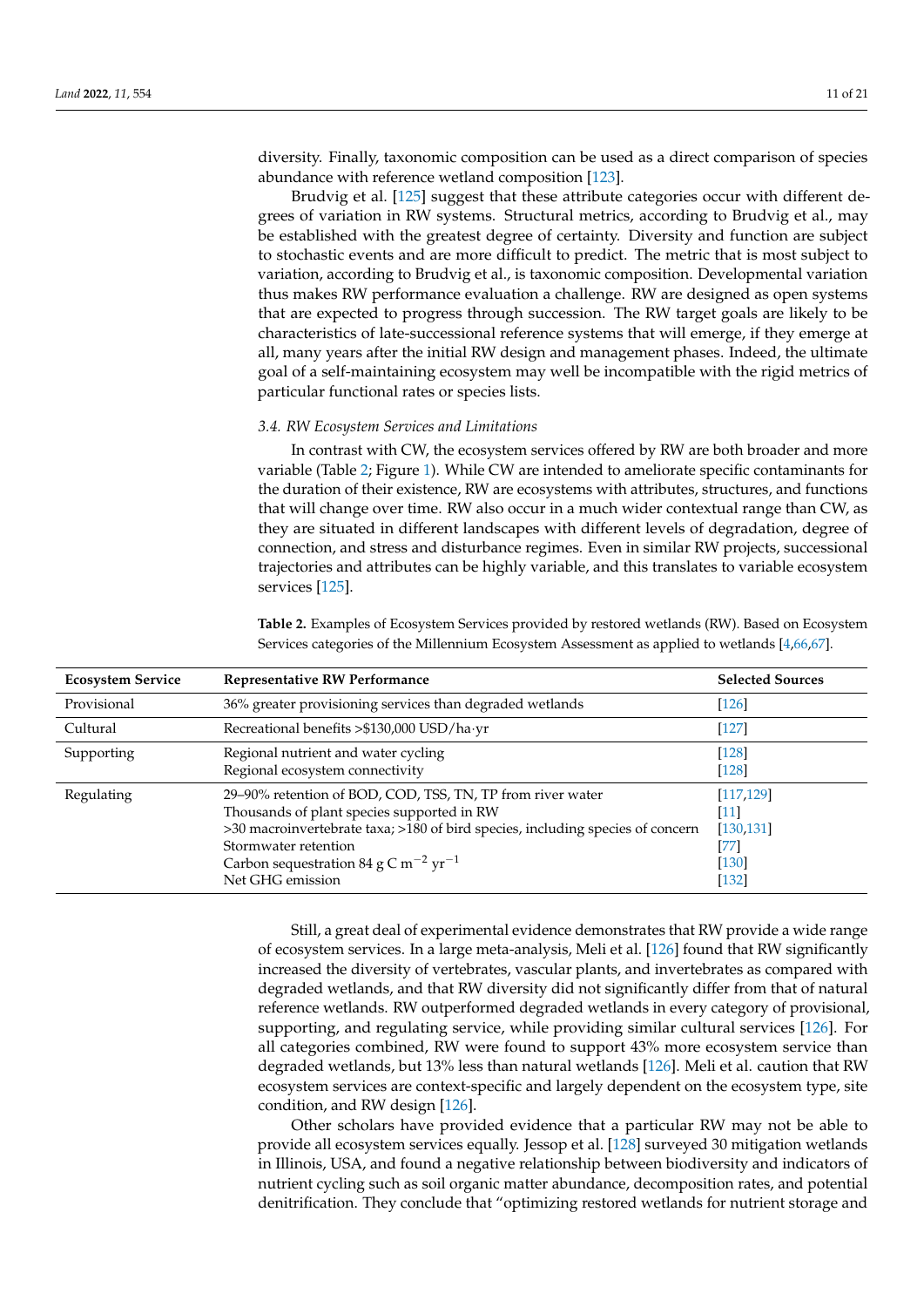removal may come at the expense of biodiversity" [\[128\]](#page-20-17). Hansson et al. [\[133\]](#page-20-22) similarly studied 32 RW in Sweden and found that wetland designs that favor biodiversity do not always result in the greatest nutrient retention. Specifically, shallow RW with large surface areas and spatially complex shorelines were found to provide a high biodiversity of birds, benthic invertebrates and macrophytes, but retained phosphorus less effectively than deeper basins [\[133\]](#page-20-22).

The extent to which wetland functions and services are fully restorable is still an open question. Zedler and Kercher [\[25\]](#page-17-2) note that some of the factors leading to wetland loss and degradation on a landscape may inhibit the restoration of wetland functions. For example, the alteration of flood regimes, soil characteristics, nutrient dynamics, groundwater levels, and regional climate can limit the functional capacity of RW [\[25\]](#page-17-2). In addition, the regional complement of species may have changed since the natural wetlands were eliminated or degraded, and RW functions and services may, thus, be limited by regional diversity or inhibited by invasive species [\[25\]](#page-17-2).

In the most general sense, a successful RW is one that responds to and changes in the face of shifting stress and disturbance regimes, and that has the capacity to support a diverse but transient assembly of species over successional time. Given time, some RW may approach the functional capacity of pristine natural wetlands. In most cases, however, the ecological services provided by individual RW should not be expected to replicate those provided by natural reference wetlands or wetlands that once existed. To fully replace the wetland services we have lost, we may need to think of multiple complementary wetland rehabilitation projects that, together, provide comprehensive ecosystem services at the landscape scale.

#### **4. Integrated Constructed Wetlands**

Thus far, this review has demonstrated that CW and RW are contrasting and parallel approaches to the re-establishment of wetland services on the landscape. They differ in their objective, design, management, performance objectives, and in the ecosystem services they can provide. CW and RW services are not mutually exclusive; however, CW, especially FWS systems, can provide habitat and other ecosystem services in addition to nutrient retention, just as RW can sequester and transform influent contaminants. In general, though, CW are not designed for the long-term successional development of wetland habitat, nor are RW designed to process highly contaminated waste streams.

Many scholars and practitioners have observed that CW and RW are not only compatible, but synergistic, such that their use in combination may be able to achieve a broader range of ecosystem services on the landscape than either could alone [\[23](#page-17-0)[,134,](#page-20-23)[135\]](#page-20-24). CW and RW, in combination, are known as Integrated Constructed Wetlands (ICW); [\[22](#page-16-19)[,23\]](#page-17-0). The ICW concept has roots in the whole-ecosystem studies of HT Odum and KC Ewel [\[34](#page-17-11)[,136\]](#page-20-25), and in the integrated small watershed research of Bormann and Likens [\[137](#page-20-26)[,138\]](#page-20-27). Initially developed in Ireland [\[22\]](#page-16-19), the ICW concept has since been applied elsewhere, but has yet to become the standard for wetland replacement [\[139\]](#page-20-28). Harrington et al. [\[140\]](#page-20-29) present ICW as an ecosystem approach (after the Convention on Biodiversity 2010) to water quality and land-use management on a watershed scale. The ICW attributes suggested by Harrington et al. include: that influent contaminants are maintained below the threshold of macrophyte toxicity prior to entering the system; that the ICW design incorporates multiple sequential wetland cells; that the cells predominantly feature shallow habitat with dense emergent vegetation; and that the entire system be managed for ecosystem services beyond water quality improvement [\[140\]](#page-20-29).

#### *4.1. ICW Properties and Context*

As we have seen, CW and RW both provide important functions to ecologically impoverished landscapes. Over the past five-plus decades, however, CW and RW research and development have rarely informed one another or been combined into holistic efforts to replace wetland services. McInnes et al. [\[139\]](#page-20-28) speculate that this lack of integration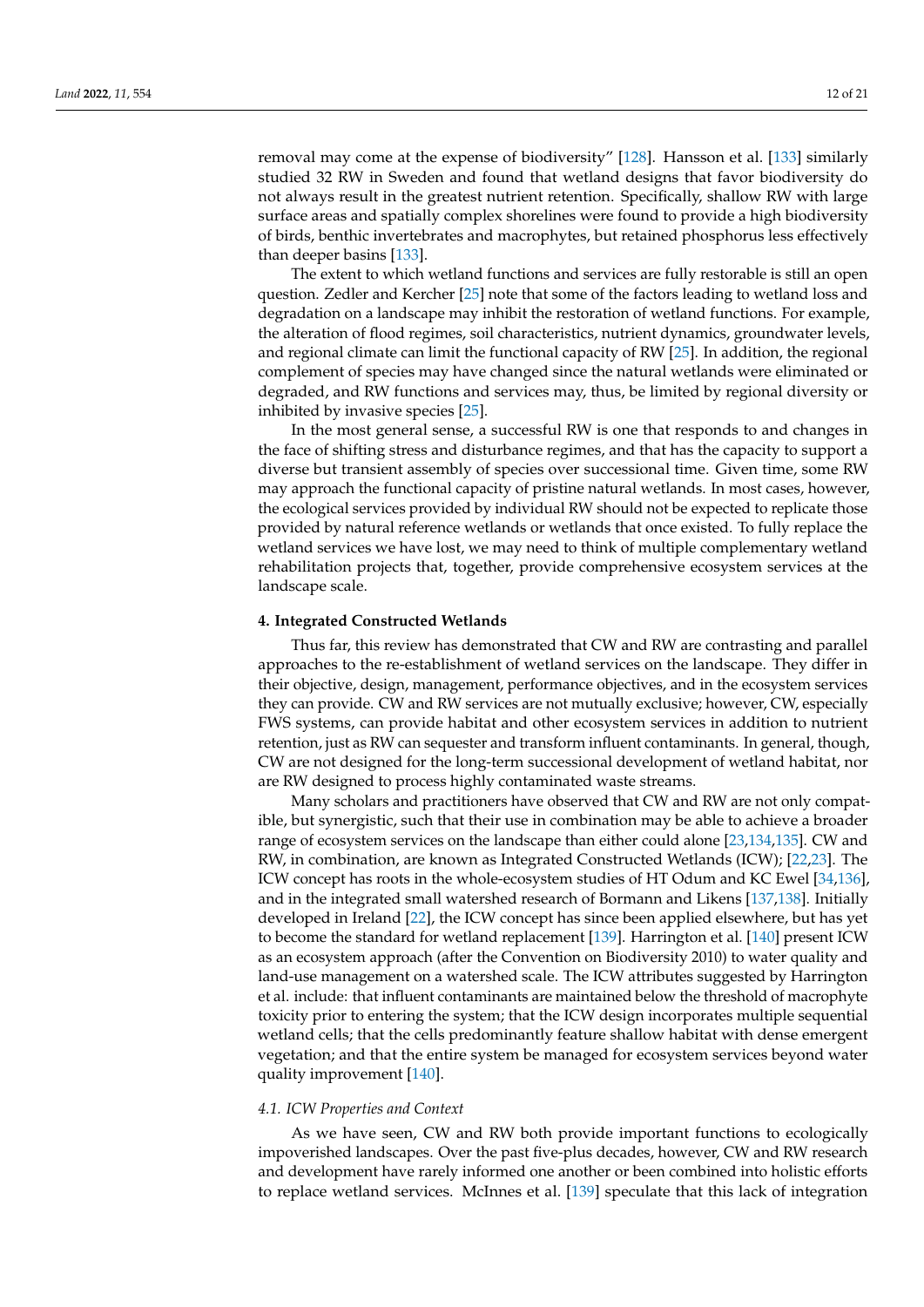may "stem from narrow disciplinary framing of legacy regulations or a lack of vision by, and appropriate support tools for, planners and managers". Clearly, there are barriers to integration, including cost, land availability, regulatory requirements, technical difficulties, resistance to change, and disconnection between regulators, ecologists, engineers, land-use planners, and regulators [\[139,](#page-20-28)[141\]](#page-21-0). Mitsch [\[142\]](#page-21-1) suggests that the disconnect is primarily between ecologists and engineers, or more broadly between the disciplines of restoration ecology and ecological engineering. The benefits to CW and RW integration are equally clear. First, the functional capacity of integrated systems has the potential to exceed that of either system alone [\[143\]](#page-21-2). Second, integration allows for spatial and temporal heterogeneity, allowing for different functional loci in space and time [\[144\]](#page-21-3). Third, integrated systems allow for the coupling of ecological processes, such that the biological, chemical, and physical processes of one ecosystem are linked to processes of other ecosystems within the landscape [\[145\]](#page-21-4). Fourth, and encompassing the previous three, landscapes that are designed to integrate wetland functions optimize and maximize ecological services by supporting both human and natural systems [\[146,](#page-21-5)[147\]](#page-21-6). These benefits of ICW systems are not merely theoretical; they have been demonstrated in practice.

#### *4.2. ICW Objectives, Design, and Performance*

The purpose of ICW systems is to ameliorate the pollutants from a wastewater stream while also providing a long-term, successional habitat for wetland-dependent species and providing provisional, supporting, regulating, and cultural services as appropriate to the setting. The goal is not to provide all ecological services at all times, but rather to couple treatment processes with wetland ecosystem functions in ways that are integrated with the socioecological character of the landscape. Scholz et al. [\[23\]](#page-17-0) describe ICW objectives as follows: "the explicit integration of (a) the containment and treatment of influents within emergent vegetated areas using (wherever possible) local soil material; (b) the aesthetic placement of the wetland structure into the local landscape with the intention of enhancing the site's ancillary values; and (c) enhanced habitat diversity and nature management".

ICW can take different forms. Commonly, a CW is built to receive and treat wastewater by some combination of subsurface and/or free surface flow cells. The CW effluent then flows into an RW before entering a receiving body of water. Scholz et al. [\[23\]](#page-17-0) describe an ICW in Ireland consisting of sequential FWS cells that intercept agricultural runoff before discharging into a stream. Similar designs are described in the US by Ludwig and Wright [\[148\]](#page-21-7) and in Sudan by Ladu et al. [\[149\]](#page-21-8). Yan et al. [\[150\]](#page-21-9) use an alternative ICW hybrid design in which domestic wastewater from a septic system enters a subsurface CW before discharging into an RW. Zhang et al. [\[151\]](#page-21-10) similarly use an intricate series of HSF, VF, and FSW cells to treat domestic wastewater while providing a wetland habitat in China. Boets et al. [\[152\]](#page-21-11) describe a hybrid system for treating pig manure in Belgium that incorporates eight cells of both FWS and subsurface design. Alternative ICW designs feature RW with floating treatment wetlands, either in the RW itself or in the river, lake, or lagoon water that supplies the RW [\[153\]](#page-21-12).

The multi-cell designs that are common to many ICW share some characteristics with hybrid CW systems. Indeed, hybrid CW have been shown to support wetland biodiversity and associated ecosystem services [\[63,](#page-18-11)[70](#page-18-18)[,73](#page-18-21)[,154\]](#page-21-13). ICW differ from hybrid CW in that they include cells which are: (1) hydrologically connected to ground or surface water other than the wastewater stream; (2) designed primarily to support biological diversity; (3) connected with other ecosystems in the landscape; and (4) open to the adaptive cycle of succession. While the multi-cell design facilitates the multi-faceted nature of ICW, this is not always necessary. ICW that receive pollutants in low concentrations may combine processes in a single basin. For example, Mitsch et al. [\[117\]](#page-20-6) designed a FSW system for ambient river water that showed both effective improvement in water quality and habitat provision [\[90,](#page-19-7)[129\]](#page-20-18).

At the broadest conception of performance, ICW systems may be evaluated according to the IUCN Integrated Wetland Assessment Toolkit, developed in 2009 [\[155\]](#page-21-14). In this approach, wetlands are evaluated not only for their physical (e.g., hydrological and water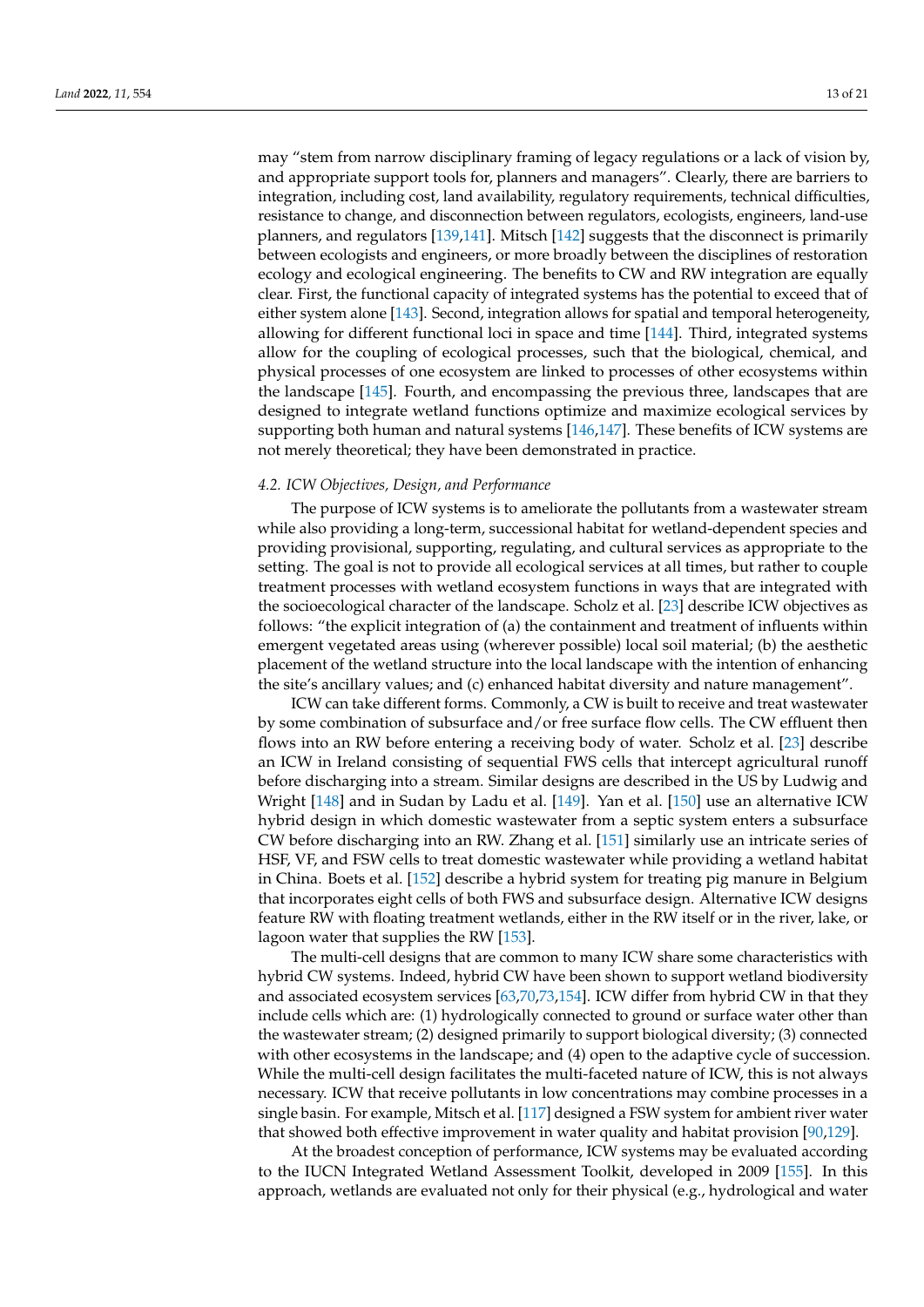quality) and biological (e.g., biodiversity) attributes, but also for their contributions to local livelihoods, to the regional political economy, and to regional socio-ecological systems. Such analyses require a significant investment of time and resources and are seldom incorporated into the evaluation of a single ICW system. Most ICW systems are measured in terms of water-quality improvement, biodiversity, and/or socioeconomic benefits. For example, van Biervliet et al. [\[156\]](#page-21-15) report a significant nutrient retention, along with a significant increase in avian species richness for an ICW system in the UK. Becerra-Jurado et al. [\[157\]](#page-21-16) show that ICW support a macroinvertebrate species richness similar to nearby natural aquatic environments; Boets et al. [\[152\]](#page-21-11) also report macroinvertebrate richness increases in an ICW in Belgium. Harrington and McInnes [\[158\]](#page-21-17) note significant nutrient retention and numerous cultural, provisioning, supporting, and regulating services provided by ICW systems in Ireland.

#### *4.3. ICW Ecosystem Services and Limitations*

ICW systems seek to expand and extend ecosystem services by coupling wetland habitats and functions with the socio-ecological landscape. Ideally, ICW would contribute to the full range of ecosystem services, much as natural wetlands may have done prior to their conversion to other land uses (Table [3;](#page-14-0) Figure [1\)](#page-7-0). In practice, ICW ecosystem services are not all equally amenable to assessment. The most straightforward evaluation is for nutrient and contaminant treatment, measured in terms of inflow–outflow comparison in the manner of traditional CW. For this there is abundant evidence of ICW success in the removal or retention of nutrients, oxygen-demanding wastes, and suspended solids, mostly from agricultural, livestock, and pre-treated municipal waste streams [\[141](#page-21-0)[,156,](#page-21-15)[159\]](#page-21-18). Biodiversity is also easily evaluated, and multiple studies confirm the capacity of ICW to support native plants and animals [\[117,](#page-20-6)[152,](#page-21-11)[157\]](#page-21-16). Ancillary ecosystem services are more difficult to quantify and are not as commonly measured. Everard et al. [\[141\]](#page-21-0) and McInnes et al. [\[139\]](#page-20-28) use stakeholder engagement to qualitatively evaluate the socioecological efficacy of ICW. Mao et al. [\[144\]](#page-21-3) develop a comprehensive scoring system for evaluating ICW ecosystem services, using the visitation rates of local residents as a surrogate for socioecological benefits. While such studies provide positive evidence for a wide range of ecosystem services, they also indicate the need for a better system to assess these services. Many methods exist for the valuation of ecosystem services [\[160\]](#page-21-19), but there is no standardized approach for the evaluation of ICW systems, or indeed ecosystems in general.

<span id="page-14-0"></span>

| <b>Table 3.</b> Examples of Ecosystem Services provided by integrated constructed wetlands (ICW). |
|---------------------------------------------------------------------------------------------------|
| Based on Ecosystem Services categories of the Millennium Ecosystem Assessment as applied to       |
| wetlands [4,66,67].                                                                               |

| <b>Ecosystem Service</b> | Representative ICW Performance                                                                                                                                                                                                                               | <b>Selected Sources</b>                                                 |  |
|--------------------------|--------------------------------------------------------------------------------------------------------------------------------------------------------------------------------------------------------------------------------------------------------------|-------------------------------------------------------------------------|--|
| Provisional              | Biomass, freshwater provisioning                                                                                                                                                                                                                             | $[158]$                                                                 |  |
| Cultural                 | High degree of recreational value                                                                                                                                                                                                                            | $[158]$                                                                 |  |
| Supporting               | Regional nutrient and water cycling<br>Regional ecosystem connectivity                                                                                                                                                                                       | $[141]$<br>[141]                                                        |  |
| Regulating               | >90% retention of BOD, COD, TSS, TP, TN from mixed sources<br>Potential for high plant diversity<br>>17 macroinvertebrate taxa; 27 bird species<br>Stormwater retention<br>Carbon sequestration ~84 g C m <sup>-2</sup> yr <sup>-1</sup><br>Net GHG emission | [154, 158, 161]<br>[11, 63]<br>[154, 156]<br>[77]<br>$[130]$<br>$[132]$ |  |

It must also be acknowledged that ICW may not be appropriate for all situations. Contaminants that are particularly toxic may inhibit the ecological development of an ICW, for example. Leaching is much more likely in an ICW than in a traditional, impervious CW system, so wastewater streams with potential groundwater contaminants may not be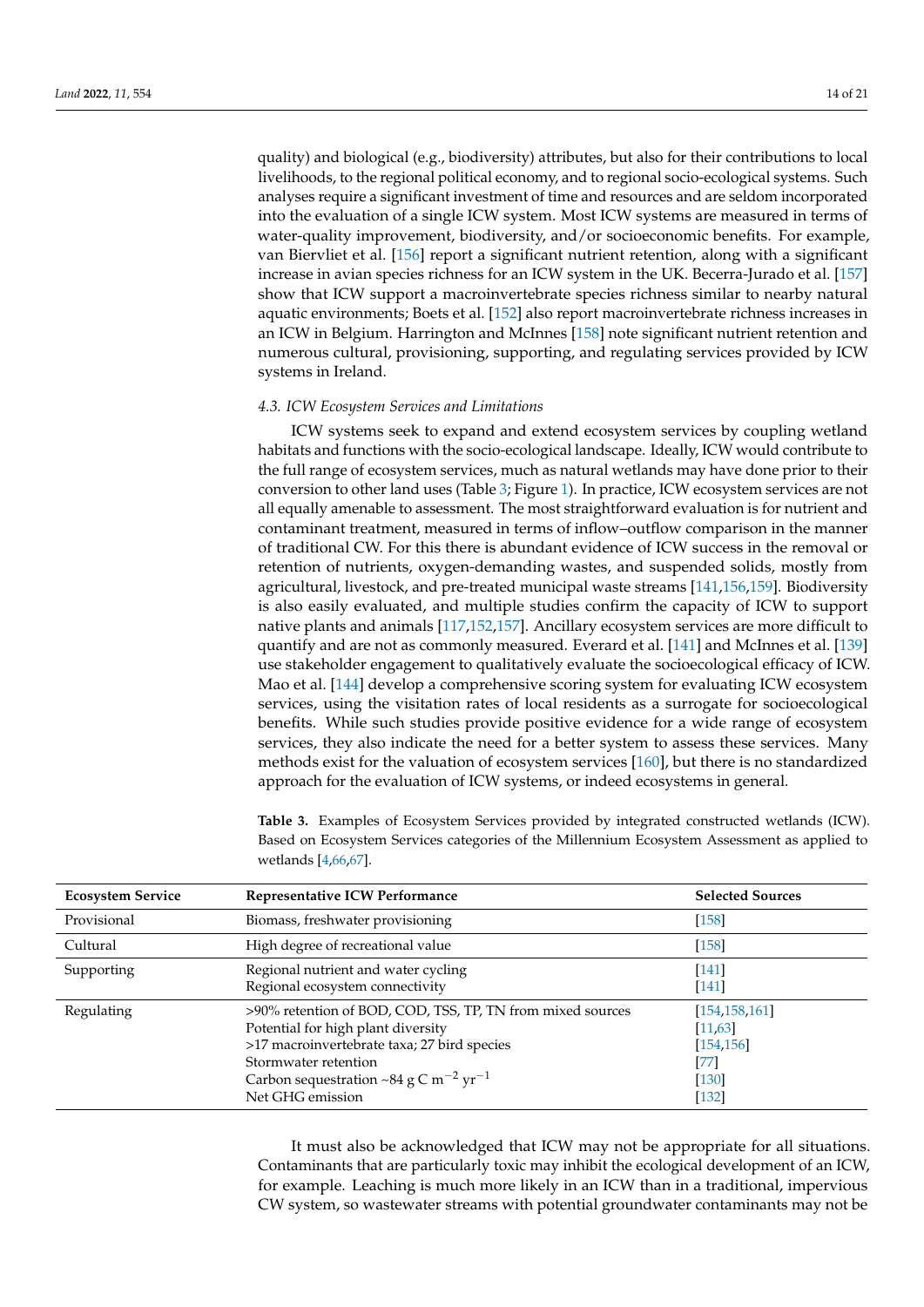appropriate for an ICW. Nuisance plant and animal control and disturbance management are likely to be more complicated in an ICW, particularly in its developmental stages. In addition, ICW have greater land area, cost, and management requirements than either traditional stand-alone CW or RW. Still, where appropriate and feasible, ICW offer tremendous advantages in terms of holistic wetland replacement.

#### **5. CW, RW, and ICW: Summary Assessment**

Replacing what we have lost, and continue to lose, in terms of wetland services is no simple task, but the last 50 years of research have provided some valuable lessons. Clearly, there is a place for traditional CW, especially in urban environments, where land area is limited and/or the contaminant in question is particularly toxic. CW have proven to be quite effective in ideal conditions; however, their efficacy may decline over time, and the stressful CW environment may limit ecosystem services. Continued research is needed on the best designs for particular contaminants and best practices to maximize the CW lifespan. There is also a place for stand-alone RW, particularly when they are situated where wetlands once existed. Careful design and early successional management have proven to be quite successful in yielding a high-quality and self-sustaining wetland habitat. Stressful landscape matrices can make an invasion trajectory a concern; further research on successional variability and best management practices is needed.

Despite their individual success, CW and RW can offer only partial wetland functions and services to degraded landscapes. This is due to differences in objective, design, and management, but also a result of the ecological attributes of these two types of replacement wetlands. In the parlance of EP Odum, CW share some characteristics with early successional and stressed ecosystems [\[162](#page-21-21)[,163\]](#page-21-22). They are dominated by r-type species, with simple trophic and habitat structure. They feature rapid nutrient turnover of predominantly extrabiotic nutrients. Additionally, CW are high-management systems, owing to their relatively low stability and narrow operating parameters. RW share some of these attributes in early succession, but, as they mature, RW ideally become more diverse and trophically complex, with a high degree of spatial heterogeneity. Nutrients in a mature RW are predominantly intrabiotic, and organic detritus play an important role in both nutrient and trophic dynamics [\[162](#page-21-21)[,163\]](#page-21-22). As a combination of early and late successional systems or high- and low-stress systems—ICW have the potential to offer a synergistic relationship between CW and RW (Table [4\)](#page-15-0). Modular, multicell designs offer options for coupling CW cells with RW habitat, thereby providing both wastewater treatment, long-term habitat development, functional diversity, and ancillary ecosystem services.

|                          | CW          | <b>RWy</b>  | <b>RWm</b>  | <b>ICW</b>  |
|--------------------------|-------------|-------------|-------------|-------------|
| Hydrologic regime        | closed      | open        | open        | open        |
| <b>Ecological Stress</b> | high        | low         | low         | moderate    |
| Inorganic nutrients      | extrabiotic | extrabiotic | intrabiotic | extra/intra |
| Dominant life strategy   | r           | r           | r, K        | r, K        |
| Trophic structure        | simple      | simple      | complex     | complex     |
| Habitat heterogeneity    | simple      | simple      | complex     | complex     |
| Nutrient exchange rate   | rapid       | rapid       | slow        | moderate    |
| Role of detritus         | low         | low         | high        | high        |
| Stability                | low         | low         | high        | moderate    |
| Temporal variability     | low         | high        | high        | moderate    |
| Management effort        | high        | high        | low         | moderate    |
| Ecosystem services       | narrow      | broad       | broad       | broad       |

<span id="page-15-0"></span>**Table 4.** Comparison of idealized ecosystem characteristics for constructed wetlands for wastewater treatment (CW), young restored wetlands (RWy), mature restored wetlands (RWm), and integrated constructed wetlands (ICW). Attributes adapted from Odum [\[162,](#page-21-21)[163\]](#page-21-22).

While the ICW concept has been successfully demonstrated around the world, it is still in its infancy. There remains a disconnect between CW and RW in terms of theory,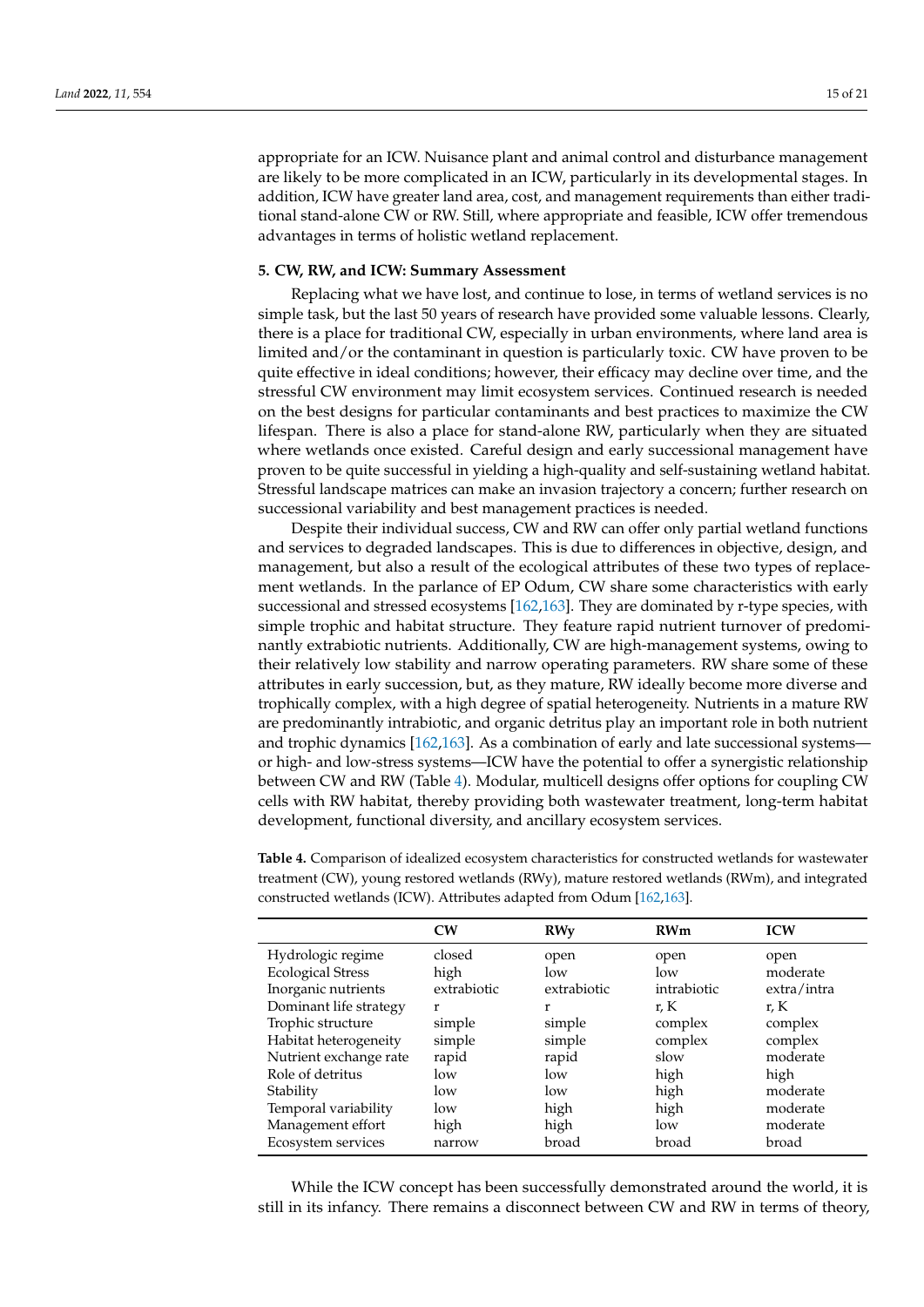experimental design, management, and evaluation; this gulf will need to be bridged for ICW to become mainstream. Further, there is a need for more long-term, landscape-level studies on the integration of wetland services into the socioecological matrix, and for a cost–benefit analysis of wetland ecosystem services in these different systems. Finally, methods for the holistic evaluation of ecosystem services as they apply to ICW need to be refined and standardized to facilitate assessment within and among sites. These goals are attainable, and indeed are already being achieved by scholars and practitioners who seek to connect the built and natural environments for the benefit of both.

**Funding:** This research received no external funding.

**Institutional Review Board Statement:** Not applicable.

**Informed Consent Statement:** Not applicable.

**Conflicts of Interest:** The author declares no conflict of interest.

#### **References**

- <span id="page-16-0"></span>1. Costanza, R.; De Groot, R.; Sutton, P.; Van der Ploeg, S.; Anderson, S.J.; Kubiszewski, I.; Farber, S.; Turner, R.K. Changes in the global value of ecosystem services. *Glob. Environ. Chang.* **2014**, *26*, 152–158. [\[CrossRef\]](http://doi.org/10.1016/j.gloenvcha.2014.04.002)
- <span id="page-16-1"></span>2. Vileisis, A. Discovering the Unknown Landscape: A History of America's Wetlands; Island Press: Washington, DC, USA, 1999.
- <span id="page-16-2"></span>3. Davidson, N.C. How much wetland has the world lost? Long-term and recent trends in global wetland area. *Mar. Freshw. Res.* **2014**, *65*, 934–941. [\[CrossRef\]](http://doi.org/10.1071/MF14173)
- <span id="page-16-3"></span>4. Duraiappah, A.K.; Naeem, S.; Agardy, T.; Ash, N.J.; Cooper, H.D.; Diaz, S.; Faith, D.P.; Mace, G.; McNeely, J.A.; Mooney, H.A.; et al. *Ecosystems and Human Well-Being: Biodiversity Synthesis; A Report of the Millennium Ecosystem Assessment*; World Resources Institute: Washington, DC, USA, 2005.
- <span id="page-16-4"></span>5. Vymazal, J. Constructed wetlands for treatment of industrial wastewaters: A review. *Ecol. Eng.* **2014**, *73*, 724–751. [\[CrossRef\]](http://doi.org/10.1016/j.ecoleng.2014.09.034)
- <span id="page-16-20"></span>6. Kadlec, R.H.; Wallace, S. *Treatment Wetlands*; CRC Press: Boca Raton, FL, USA, 2008.
- <span id="page-16-5"></span>7. Kadlec, R.; Knight, R.; Vymazal, J.; Brix, H.; Cooper, P.; Haberl, R. *Constructed Wetlands for Pollution Control: Processes, Performance, Design and Operation*; IWA Publishing: London, UK, 2000.
- <span id="page-16-6"></span>8. Shutes, R.B.E. Artificial wetlands and water quality improvement. *Environ. Int.* **2001**, *26*, 441–447. [\[CrossRef\]](http://doi.org/10.1016/S0160-4120(01)00025-3)
- <span id="page-16-7"></span>9. Gunderson, L.H.; Holling, C.S. (Eds.) *Panarchy: Understanding Transformations in Human and Natural Systems*; Island Press: Washington, DC, USA, 2002.
- <span id="page-16-8"></span>10. Craft, C. *Creating and Restoring Wetlands: From Theory to Practice*; Elsevier: Amsterdam, The Netherlands, 2015.
- <span id="page-16-21"></span>11. Middleton, B.A. *Wetland Restoration, Flood Pulsing, and Disturbance Dynamics*; John Wiley & Sons: New York, NY, USA, 1999.
- <span id="page-16-9"></span>12. Kusler, J.A.; Kentula, M.E. (Eds.) *Wetland Creation and Restoration: The Status of the Science*; US Environmental Protection Agency, Environmental Research Laboratory, Island Press: Washington, DC, USA, 1989.
- <span id="page-16-10"></span>13. An, S.; Verhoeven, J.T. Wetland functions and ecosystem services: Implications for wetland restoration and wise use. In *Wetlands: Ecosystem Services, Restoration and Wise Use*; Springer: Cham, Switzerland, 2019; pp. 1–10.
- <span id="page-16-11"></span>14. National Research Council. *Compensating for Wetland Losses under the Clean Water Act*; National Academies Press: Washington, DC, USA, 2001.
- <span id="page-16-12"></span>15. Robertson, M.M. The neoliberalization of ecosystem services: Wetland mitigation banking and problems in environmental governance. *Geoforum* **2004**, *35*, 361–373. [\[CrossRef\]](http://doi.org/10.1016/j.geoforum.2003.06.002)
- <span id="page-16-13"></span>16. Zedler, J.B.; Callaway, J.C. Tracking wetland restoration: Do mitigation sites follow desired trajectories? *Restor. Ecol.* **1999**, *7*, 69–73. [\[CrossRef\]](http://doi.org/10.1046/j.1526-100X.1999.07108.x)
- <span id="page-16-14"></span>17. Yu, G.; Li, P.; Wang, G.; Wang, J.; Zhang, Y.; Wang, S.; Yang, K.; Du, C.; Chen, H. A review on the removal of heavy metals and metalloids by constructed wetlands: Bibliometric, removal pathways, and key factors. *World J. Microbiol. Biotechnol.* **2021**, *37*, 157. [\[CrossRef\]](http://doi.org/10.1007/s11274-021-03123-1)
- <span id="page-16-15"></span>18. Guan, Y.; Kang, R.; Liu, J. Evolution of the field of ecological restoration over the last three decades: A bibliometric analysis. *Restor. Ecol.* **2019**, *27*, 647–660. [\[CrossRef\]](http://doi.org/10.1111/rec.12899)
- <span id="page-16-16"></span>19. Zhou, D.; Yu, J.; Guan, B.; Li, Y.; Yu, M.; Qu, F.; Zhan, C.; Lv, Z.; Wu, H.; Wang, Q.; et al. A comparison of the development of wetland restoration techniques in China and other nations. *Wetlands* **2020**, *40*, 2755–2764. [\[CrossRef\]](http://doi.org/10.1007/s13157-020-01305-5)
- <span id="page-16-17"></span>20. Lundholm, J. The ecology and evolution of constructed ecosystems as green infrastructure. *Front. Ecol. Evol.* **2015**, *3*, 106. [\[CrossRef\]](http://doi.org/10.3389/fevo.2015.00106)
- <span id="page-16-18"></span>21. Brooks, R.P.; Gebo, N.A. Wetlands restoration and mitigation. In *Mid-Atlantic Freshwater Wetlands: Advances in Wetlands Science, Management, Policy, and Practice*; Springer: New York, NY, USA, 2013; pp. 421–440.
- <span id="page-16-19"></span>22. Harrington, R.; Ryder, C. The use of integrated constructed wetlands in the management of farmyard runoff and wastewater. In *Proceeding of the National Hydrology Seminar on Water Resources Management Sustainable Supply and Demand*; The Irish National Committees of the IHP (International Hydrological Programme) and ICID (International Commission on Irrigation and Drainage): Tullamore, Ireland, 2002.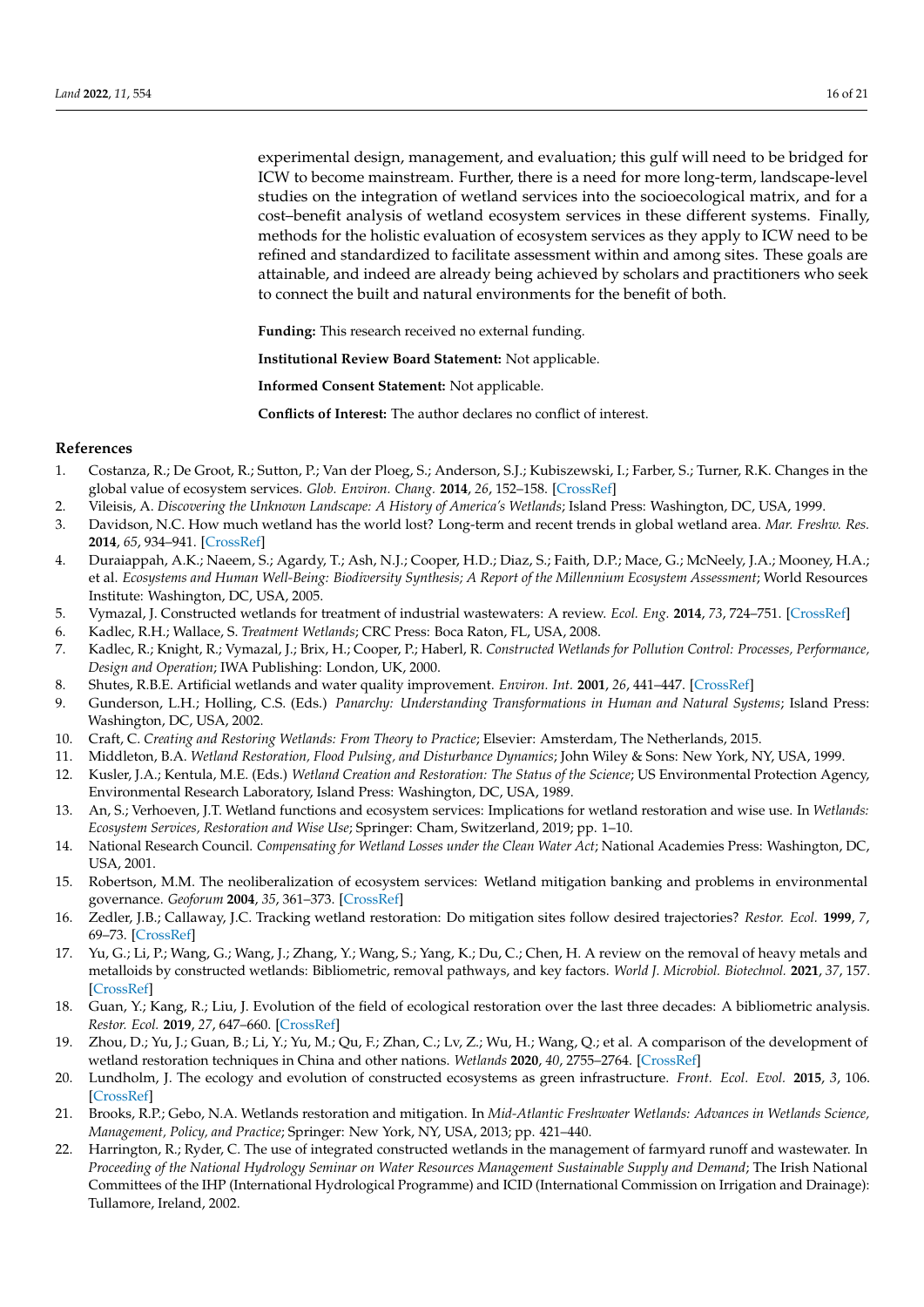- <span id="page-17-0"></span>23. Scholz, M.; Harrington, R.; Carroll, P.; Mustafa, A. The integrated constructed wetlands (ICW) concept. *Wetlands* **2007**, *27*, 337–354. [\[CrossRef\]](http://doi.org/10.1672/0277-5212(2007)27[337:TICWIC]2.0.CO;2)
- <span id="page-17-1"></span>24. Knox, A.K.; Dahlgren, R.A.; Tate, K.W.; Atwill, E.R. Efficacy of natural wetlands to retain nutrient, sediment and microbial pollutants. *J. Environ. Qual.* **2008**, *37*, 1837–1846. [\[CrossRef\]](http://doi.org/10.2134/jeq2007.0067)
- <span id="page-17-2"></span>25. Zedler, J.B.; Kercher, S. Wetland resources: Status, trends, ecosystem services, and restorability. *Annu. Rev. Environ. Resour.* **2005**, *30*, 39–74. [\[CrossRef\]](http://doi.org/10.1146/annurev.energy.30.050504.144248)
- <span id="page-17-3"></span>26. Zhi, W.; Ji, G. Constructed wetlands, 1991–2011: A review of research development, current trends, and future directions. *Sci. Total Environ.* **2012**, *441*, 19–27. [\[CrossRef\]](http://doi.org/10.1016/j.scitotenv.2012.09.064) [\[PubMed\]](http://www.ncbi.nlm.nih.gov/pubmed/23134766)
- <span id="page-17-4"></span>27. Vymazal, J. Constructed wetlands for wastewater treatment: Five decades of experience. *Environ. Sci. Technol.* **2011**, *45*, 61–69. [\[CrossRef\]](http://doi.org/10.1021/es101403q) [\[PubMed\]](http://www.ncbi.nlm.nih.gov/pubmed/20795704)
- <span id="page-17-5"></span>28. Monjeau, C. Purifying Water. U.S. Patent 681,884, 18 December 1901.
- <span id="page-17-6"></span>29. Wallace, S.D.; Knight, R.L. *Small-Scale Constructed Wetland Treatment Systems. Feasibility, Design Criteria, and O&M Requirements*; Water Environmental Research Foundation: Alexandria, VA, USA, 2006.
- <span id="page-17-7"></span>30. Seidel, K. Planting between water and land. *Mitt. Max-Planck Gesselschaft* **1953**, *8*, 17–20.
- <span id="page-17-8"></span>31. Greiner, R.W.; de Jong, J. *The Use of Marsh Plants for the Treatment of Wastewater in Areas Designated for Recreation and Tourism*; Report No. 225; RIJP: Lelystad, The Netherlands, 1984.
- <span id="page-17-9"></span>32. Lakatos, G. *Hungary. Constructed Wetlands for Wastewater Treatment*; Vymazal, J., Brix, H., Cooper, P.F., Green, M.B., Haberl, R., Eds.; Backhuys Publishers: Leiden, The Netherlands, 1998.
- <span id="page-17-10"></span>33. Odum, H.T. *Self-Organization of Estuarine Ecosystems in Marine Ponds Receiving Treated Sewage. Data from Experimental Pond Studies at Morehead City, North Carolina, 1968–1972*; A Data Report; University of North Carolina Sea Grant: Morehead City, NC, USA, 1985.
- <span id="page-17-11"></span>34. Odum, H.T.; Ewel, K.C.; Mitsch, W.J.; Ordway, J.W. Recycling Treated Sewage through Cypress Wetlands in Florida. In *Wastewater Renovation and Reuse*; D'Itri, F.M., Ed.; Marcel Dekker: New York, NY, USA, 1977; pp. 35–67.
- <span id="page-17-12"></span>35. Kadlec, R.H.; Tilton, D.L. The use of freshwater wetlands as a tertiary wastewater treatment alternative. *CRC Crit. Rev. Environ. Control* **1979**, *9*, 185–212. [\[CrossRef\]](http://doi.org/10.1080/10643387909381671)
- <span id="page-17-13"></span>36. Dell'Osbel, N.; Colares, G.S.; de Oliveira, G.A.; de Souza, M.P.; Barbosa, C.V.; Machado, Ê.L. Bibliometric analysis of phosphorous removal through constructed wetlands. *Water Air Soil Pollut.* **2020**, *231*, 117. [\[CrossRef\]](http://doi.org/10.1007/s11270-020-04513-1)
- <span id="page-17-14"></span>37. Moondra, N.; Christian, R.A.; Jariwala, N.D. Bibliometric Analysis of Constructed Wetlands in Wastewater Treatment. In *Recent Trends in Civil Engineering*; Springer: Singapore, 2021; pp. 1021–1028.
- <span id="page-17-15"></span>38. Kadlec, R.H.; Knight, R.L. *Treatment Wetlands*; CRC Press: Boca Raton, FL, USA, 1996.
- <span id="page-17-16"></span>39. Vymazal, J. Constructed wetlands for wastewater treatment. *Water* **2010**, *2*, 530–549. [\[CrossRef\]](http://doi.org/10.3390/w2030530)
- <span id="page-17-17"></span>40. Colares, G.S.; Dell'Osbel, N.; Wiesel, P.G.; Oliveira, G.A.; Lemos, P.H.Z.; da Silva, F.P.; Lutterbeck, C.A.; Kist, L.T.; Machado, Ê.L. Floating treatment wetlands: A review and bibliometric analysis. *Sci. Total Environ.* **2020**, *714*, 136776. [\[CrossRef\]](http://doi.org/10.1016/j.scitotenv.2020.136776)
- <span id="page-17-18"></span>41. Shahid, M.J.; Arslan, M.; Ali, S.; Siddique, M.; Afzal, M. Floating wetlands: A sustainable tool for wastewater treatment. *Clean–Soil Air Water* **2018**, *46*, 1800120. [\[CrossRef\]](http://doi.org/10.1002/clen.201800120)
- <span id="page-17-19"></span>42. Vymazal, J.; Kropfelov, L. *Wastewater Treatment in Constructed Wetlands with Horizontal Subsurface Flow*; Springer: Dordrecht, The Netherlands, 2008.
- <span id="page-17-20"></span>43. Stefanakis, A.; Akratos, C.S.; Tsihrintzis, V.A. *Vertical Flow Constructed Wetlands: Eco-Engineering Systems for Wastewater and Sludge Treatment*; Elsevier: Amsterdam, The Netherlands, 2014.
- <span id="page-17-21"></span>44. Cooper, P.F. The performance of vertical flow constructed wetland systems with special reference to the significance of oxygen transfer and hydraulic loading rates. *Wat. Sci. Technol.* **2005**, *51*, 81–90. [\[CrossRef\]](http://doi.org/10.2166/wst.2005.0293)
- <span id="page-17-22"></span>45. Hu, Y.; Zhao, Y.; Rymszewicz, A. Robust biological nitrogen removal by creating multiple tides in a single bed tidal flow constructed wetland. *Sci. Total Environ.* **2014**, *470*, 1197–1204. [\[CrossRef\]](http://doi.org/10.1016/j.scitotenv.2013.10.100) [\[PubMed\]](http://www.ncbi.nlm.nih.gov/pubmed/24246943)
- <span id="page-17-23"></span>46. Sayadi, M.H.; Kargar, R.; Doosti, M.R.; Salehi, H. Hybrid constructed wetlands for wastewater treatment: A worldwide review. *Proc. Int. Acad. Ecol. Environ. Sci.* **2012**, *2*, 204.
- <span id="page-17-24"></span>47. Patyal, V.; Jaspal, D.; Khare, K. Materials in constructed wetlands for wastewater remediation: A review. *Water Environ. Res.* **2021**, *93*, 2853–2872. [\[CrossRef\]](http://doi.org/10.1002/wer.1648)
- <span id="page-17-25"></span>48. Vymazal, J.; Zhao, Y.; Mander, Ü. Recent research challenges in constructed wetlands for wastewater treatment: A review. *Ecol. Eng.* **2021**, *169*, 106318. [\[CrossRef\]](http://doi.org/10.1016/j.ecoleng.2021.106318)
- <span id="page-17-26"></span>49. Kataki, S.; Chatterjee, S.; Vairale, M.G.; Dwivedi, S.K.; Gupta, D.K. Constructed wetland, an eco-technology for wastewater treatment: A review on types of wastewater treated and components of the technology (macrophyte, biofilm and substrate). *J. Environ. Manag.* **2021**, *283*, 111986. [\[CrossRef\]](http://doi.org/10.1016/j.jenvman.2021.111986)
- <span id="page-17-27"></span>50. Varma, M.; Gupta, A.K.; Ghosal, P.S.; Majumder, A. A review on performance of constructed wetlands in tropical and cold climate: Insights of mechanism, role of influencing factors, and system modification in low temperature. *Sci. Total Environ.* **2021**, *755*, 142540. [\[CrossRef\]](http://doi.org/10.1016/j.scitotenv.2020.142540)
- <span id="page-17-28"></span>51. Rahman, M.E.; Bin Halmi, M.I.E.; Bin Abd Samad, M.Y.; Uddin, M.K.; Mahmud, K.; Abd Shukor, M.Y.; Sheikh Abdullah, S.R.; Shamsuzzaman, S.M. Design, operation and optimization of constructed wetland for removal of pollutant. *Int. J. Environ. Res. Public Health* **2020**, *17*, 8339. [\[CrossRef\]](http://doi.org/10.3390/ijerph17228339)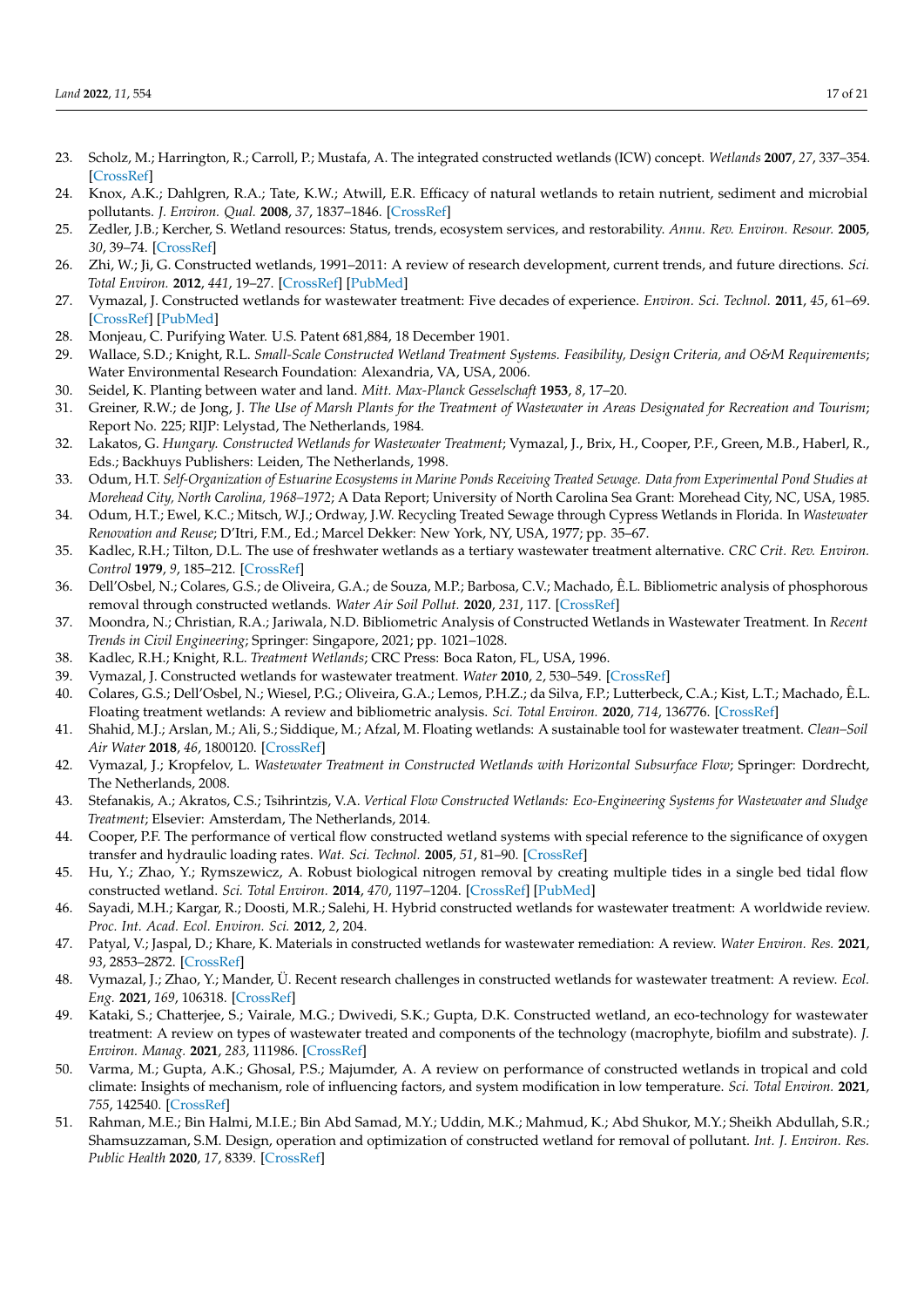- <span id="page-18-0"></span>52. Trang, N.T.D.; Konnerup, D.; Schierup, H.H.; Chiem, N.H.; Brix, H. Kinetics of pollutant removal from domestic wastewater in a tropical horizontal subsurface flow constructed wetland system: Effects of hydraulic loading rate. *Ecol. Eng.* **2010**, *36*, 527–535. [\[CrossRef\]](http://doi.org/10.1016/j.ecoleng.2009.11.022)
- <span id="page-18-1"></span>53. White, J.R.; Ramesh Reddy, K.; Moustafa, M.Z. Influence of hydrologic regime and vegetation on phosphorus retention in Everglades stormwater treatment area wetlands. *Hydrol. Process.* **2004**, *18*, 343–355. [\[CrossRef\]](http://doi.org/10.1002/hyp.1379)
- <span id="page-18-2"></span>54. Ghosh, D.; Gopal, B. Effect of hydraulic retention time on the treatment of secondary effluent in a subsurface flow constructed wetland. *Ecol. Eng.* **2010**, *36*, 1044–1051. [\[CrossRef\]](http://doi.org/10.1016/j.ecoleng.2010.04.017)
- <span id="page-18-3"></span>55. Toet, S.; Van Logtestijn, R.S.; Kampf, R.; Schreijer, M.; Verhoeven, J.T. The effect of hydraulic retention time on the removal of pollutants from sewage treatment plant effluent in a surface-flow wetland system. *Wetlands* **2005**, *25*, 375–391. [\[CrossRef\]](http://doi.org/10.1672/13)
- <span id="page-18-5"></span><span id="page-18-4"></span>56. Kadlec, R.H. *Treatment Marshes for Runoff and Polishing*; CRC Press: Boca Raton, FL, USA, 2019. 57. Labella, A.; Caniani, D.; Hughes-Riley, T.; Morris, R.H.; Newton, M.I.; Hawes, P.; Puigagut, J.; García, J.; Uggetti, E. Assessing the
- economic suitability of aeration and the influence of bed heating on constructed wetlands treatment efficiency and life-span. *Ecol. Eng.* **2015**, *83*, 184–190. [\[CrossRef\]](http://doi.org/10.1016/j.ecoleng.2015.06.028)
- <span id="page-18-6"></span>58. Dong, H.; Qiang, Z.; Li, T.; Jin, H.; Chen, W. Effect of artificial aeration on the performance of vertical-flow constructed wetland treating heavily polluted river water. *J. Environ. Sci.* **2012**, *24*, 596–601. [\[CrossRef\]](http://doi.org/10.1016/S1001-0742(11)60804-8)
- <span id="page-18-7"></span>59. Ingrao, C.; Failla, S.; Arcidiacono, C. A comprehensive review of environmental and operational issues of constructed wetland systems. *Curr. Opin. Environ. Sci. Health* **2020**, *13*, 35–45. [\[CrossRef\]](http://doi.org/10.1016/j.coesh.2019.10.007)
- <span id="page-18-8"></span>60. Brisson, J.; Chazarenc, F. Maximizing pollutant removal in constructed wetlands: Should we pay more attention to macrophyte species selection? *Sci. Total Environ.* **2009**, *407*, 3923–3930. [\[CrossRef\]](http://doi.org/10.1016/j.scitotenv.2008.05.047)
- <span id="page-18-9"></span>61. Vymazal, J. Emergent plants used in free water surface constructed wetlands: A review. *Ecol. Eng.* **2013**, *61*, 582–592. [\[CrossRef\]](http://doi.org/10.1016/j.ecoleng.2013.06.023)
- <span id="page-18-10"></span>62. Grebenshchykova, Z.; Frédette, C.; Chazarenc, F.; Comeau, Y.; Brisson, J. Establishment and potential use of woody species in treatment wetlands. *Int. J. Phytoremediat.* **2020**, *22*, 295–304. [\[CrossRef\]](http://doi.org/10.1080/15226514.2019.1658712)
- <span id="page-18-11"></span>63. Knight, R.L. Wildlife habitat and public use benefits of treatment wetlands. *Water Sci. Technol.* **1997**, *35*, 35–43. [\[CrossRef\]](http://doi.org/10.2166/wst.1997.0159)
- <span id="page-18-12"></span>64. Li, Q.; Long, Z.; Wang, H.; Zhang, G. Functions of constructed wetland animals in water environment protection—A critical review. *Sci. Total Environ.* **2021**, *760*, 144038. [\[CrossRef\]](http://doi.org/10.1016/j.scitotenv.2020.144038) [\[PubMed\]](http://www.ncbi.nlm.nih.gov/pubmed/33348153)
- <span id="page-18-13"></span>65. Parde, D.; Patwa, A.; Shukla, A.; Vijay, R.; Killedar, D.J.; Kumar, R. A review of constructed wetland on type, treatment and technology of wastewater. *Environ. Technol. Innov.* **2021**, *21*, 101261. [\[CrossRef\]](http://doi.org/10.1016/j.eti.2020.101261)
- <span id="page-18-14"></span>66. Xu, X.; Chen, M.; Yang, G.; Jiang, B.; Zhang, J. Wetland ecosystem services research: A critical review. *Glob. Ecol. Conserv.* **2020**, *22*, e01027. [\[CrossRef\]](http://doi.org/10.1016/j.gecco.2020.e01027)
- <span id="page-18-15"></span>67. Clarkson, B.R.; Ausseil, A.G.E.; Gerbeaux, P. Wetland Ecosystem Services. In *Ecosystem Services in New Zealand: Conditions and Trends*; Manaaki Whenua Press: Lincoln, New Zealand, 2013; pp. 192–202.
- <span id="page-18-16"></span>68. Avellán, T.; Gremillion, P. Constructed wetlands for resource recovery in developing countries. *Renew. Sustain. Energy Rev.* **2019**, *99*, 42–57. [\[CrossRef\]](http://doi.org/10.1016/j.rser.2018.09.024)
- <span id="page-18-17"></span>69. Chavan, R.; Mutnuri, S. Domestic wastewater treatment by constructed wetland and microalgal treatment system for the production of value-added products. *Environ. Technol.* **2021**, *42*, 3304–3317. [\[CrossRef\]](http://doi.org/10.1080/09593330.2020.1726471)
- <span id="page-18-18"></span>70. Ghermandi, A.; Fichtman, E. Cultural ecosystem services of multifunctional constructed treatment wetlands and waste stabilization ponds: Time to enter the mainstream? *Ecol. Eng.* **2015**, *84*, 615–623. [\[CrossRef\]](http://doi.org/10.1016/j.ecoleng.2015.09.067)
- <span id="page-18-19"></span>71. Stefanakis, A.I. The role of constructed wetlands as green infrastructure for sustainable urban water management. *Sustainability* **2019**, *11*, 6981. [\[CrossRef\]](http://doi.org/10.3390/su11246981)
- <span id="page-18-20"></span>72. Wiegleb, G.; Dahms, H.U.; Byeon, W.I.; Choi, G. To what extent can constructed wetlands enhance biodiversity. *Int. J. Environ. Sci. Dev.* **2017**, *8*, 561–569. [\[CrossRef\]](http://doi.org/10.18178/ijesd.2017.8.8.1016)
- <span id="page-18-21"></span>73. Zhang, C.; Wen, L.; Wang, Y.; Liu, C.; Zhou, Y.; Lei, G. Can constructed wetlands be wildlife refuges? A review of their potential biodiversity conservation value. *Sustainability* **2020**, *12*, 1442. [\[CrossRef\]](http://doi.org/10.3390/su12041442)
- <span id="page-18-27"></span>74. De Martis, G.; Mulas, B.; Malavasi, V.; Marignani, M. Can Artificial Ecosystems Enhance Local Biodiversity? The Case of a Constructed Wetland in a Mediterranean Urban Context. *Environ. Manag.* **2016**, *57*, 1088–1097. [\[CrossRef\]](http://doi.org/10.1007/s00267-016-0668-4)
- 75. Andersen, D.C.; Sartoris, J.J.; Thullen, J.S.; Reusch, P.G. The effects of bird use on nutrient removal in a constructed wastewatertreatment wetland. *Wetlands* **2003**, *23*, 423–435. [\[CrossRef\]](http://doi.org/10.1672/17-20)
- <span id="page-18-22"></span>76. Semeraro, T.; Giannuzzi, C.; Beccarisi, L.; Aretano, R.; De Marco, A.; Pasimeni, M.R.; Zurlini, G.; Petrosillo, I. A constructed treatment wetland as an opportunity to enhance biodiversity and ecosystem services. *Ecol. Eng.* **2015**, *82*, 517–526. [\[CrossRef\]](http://doi.org/10.1016/j.ecoleng.2015.05.042)
- <span id="page-18-23"></span>77. Malaviya, P.; Singh, A. Constructed wetlands for management of urban stormwater runoff. *Crit. Rev. Environ. Sci. Technol.* **2012**, *42*, 2153–2214. [\[CrossRef\]](http://doi.org/10.1080/10643389.2011.574107)
- <span id="page-18-24"></span>78. Yang, L.; Yuan, C.S. Analysis of carbon sink effects for saline constructed wetlands vegetated with mangroves to treat mariculture wastewater and sewage. *Water Sci. Technol.* **2019**, *79*, 1474–1483. [\[CrossRef\]](http://doi.org/10.2166/wst.2019.145) [\[PubMed\]](http://www.ncbi.nlm.nih.gov/pubmed/31169505)
- <span id="page-18-25"></span>79. Guo, F.; Zhang, J.; Yang, X.; He, Q.; Ao, L.; Chen, Y. Impact of biochar on greenhouse gas emissions from constructed wetlands under various influent chemical oxygen demand to nitrogen ratios. *Bioresour. Technol.* **2020**, *303*, 122908. [\[CrossRef\]](http://doi.org/10.1016/j.biortech.2020.122908)
- <span id="page-18-26"></span>80. Sharley, D.J.; Sharp, S.M.; Marshall, S.; Jeppe, K.; Pettigrove, V.J. Linking urban land use to pollutants in constructed wetlands: Implications for stormwater and urban planning. *Landsc. Urban Plan.* **2017**, *162*, 80–91. [\[CrossRef\]](http://doi.org/10.1016/j.landurbplan.2016.12.016)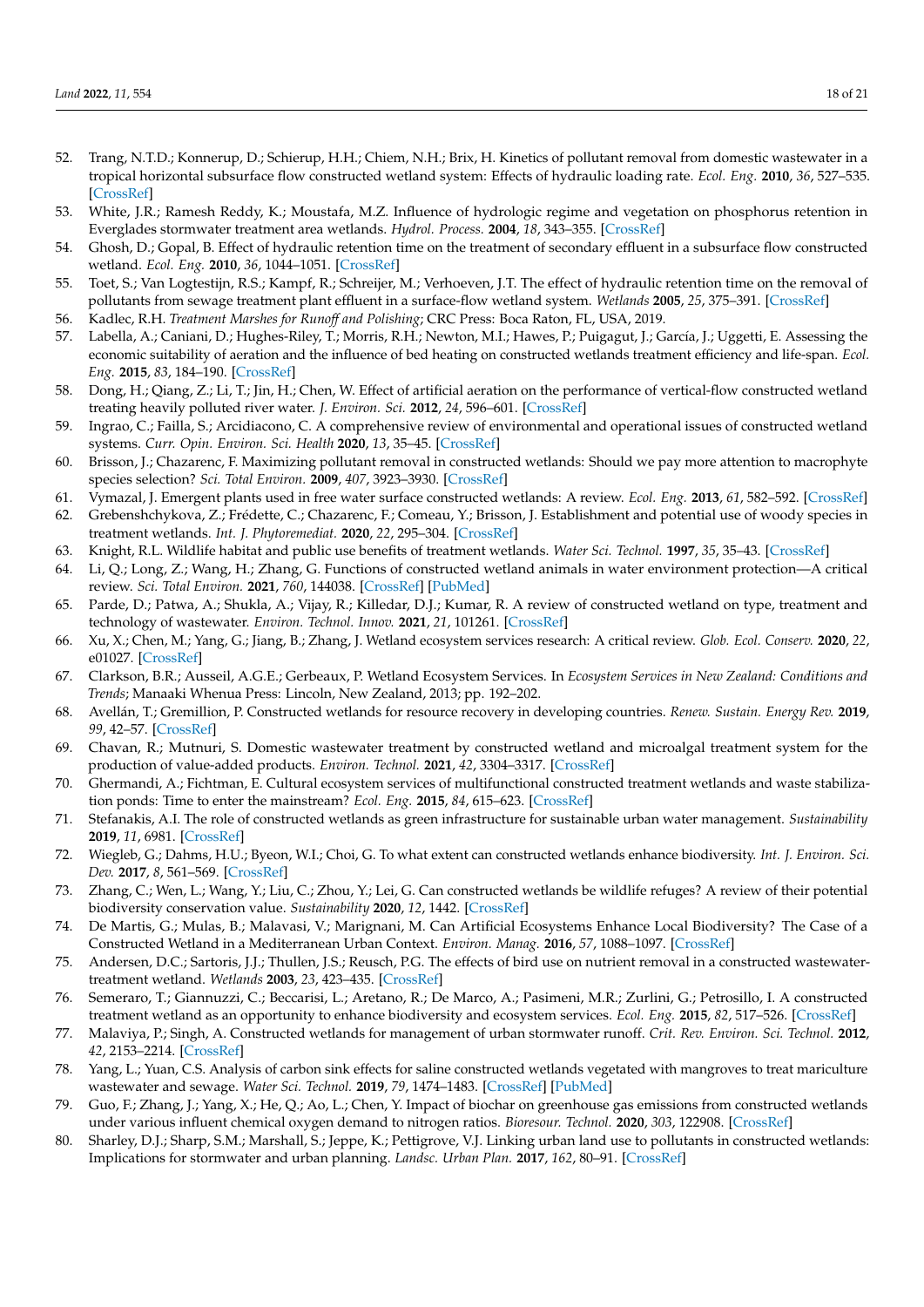- 81. Davis, L. A guide to creating wetlands for: Agricultural wastewater, domestic wastewater, coal mine drainage, stormwater in the mid-atlantic region, general considerations. In *A Handbook of Constructed Wetlands*; USDA-Natural Resources Conservation Service: Philadelphia, PA, USA, 1995; Volume 1.
- 82. Craft, C.B. Dynamics of nitrogen and phosphorus retention during wetland ecosystem succession. *Wetl. Ecol. Manag.* **1996**, *4*, 177–187. [\[CrossRef\]](http://doi.org/10.1007/BF01879236)
- <span id="page-19-0"></span>83. Brix, H.; Schierup, H.H.; Arias, C.A. Twenty years experience with constructed wetland systems in Denmark—What did we learn? *Water Sci. Technol.* **2007**, *56*, 63–68. [\[CrossRef\]](http://doi.org/10.2166/wst.2007.522)
- <span id="page-19-1"></span>84. Wang, H.; Sheng, L.; Xu, J. Clogging mechanisms of constructed wetlands: A critical review. *J. Clean. Prod.* **2021**, *295*, 126455. [\[CrossRef\]](http://doi.org/10.1016/j.jclepro.2021.126455)
- <span id="page-19-2"></span>85. Vymazal, J. Is removal of organics and suspended solids in horizontal sub-surface flow constructed wetlands sustainable for twenty and more years? *Chem. Eng. J.* **2019**, *378*, 122117. [\[CrossRef\]](http://doi.org/10.1016/j.cej.2019.122117)
- <span id="page-19-3"></span>86. Jóźwiakowski, K.; Marzec, M.; Kowalczyk-Juśko, A.; Gizińska-Górna, M.; Pytka-Woszczyło, A.; Malik, A.; Listosz, A.; Gajewska, M. 25 years of research and experiences about the application of constructed wetlands in southeastern Poland. *Ecol. Eng.* **2019**, *127*, 440–453. [\[CrossRef\]](http://doi.org/10.1016/j.ecoleng.2018.12.013)
- <span id="page-19-4"></span>87. Grime, J.P. The CSR model of primary plant strategies—Origins, implications and tests. In *Plant Evolutionary Biology*; Springer: Dordrecht, The Netherlands, 1988; pp. 371–393.
- <span id="page-19-5"></span>88. Whigham, D.F. Using freshwater wetlands for wastewater management in North America. In Proceedings of the First International Wetlands Conference, International Association for Ecology and National Institute of Ecology, New Delhi, India, 10–17 September 1980; Wetlands: Ecology and Management: New Delhi, India, 1982.
- <span id="page-19-6"></span>89. Guntenspergen, G.R.; Keough, J.R.; Allen, J. *Wetland Systems and Their Response to Management. Constructed Wetlands for Water Quality Improvement*; CRC Press: Boca Raton, FL, USA, 1993; pp. 383–391.
- <span id="page-19-7"></span>90. Spieles, D.J.; Mitsch, W.J. Macroinvertebrate community structure in high-and low-nutrient constructed wetlands. *Wetlands* **2000**, *20*, 716–729. [\[CrossRef\]](http://doi.org/10.1672/0277-5212(2000)020[0716:MCSIHA]2.0.CO;2)
- <span id="page-19-8"></span>91. Zedler, J.B. Progress in wetland restoration ecology. *Trends Ecol. Evol.* **2000**, *15*, 402–407. [\[CrossRef\]](http://doi.org/10.1016/S0169-5347(00)01959-5)
- <span id="page-19-9"></span>92. Whigham, D.F. Ecological issues related to wetland preservation, restoration, creation and assessment. *Sci. Total Environ.* **1999**, *240*, 31–40. [\[CrossRef\]](http://doi.org/10.1016/S0048-9697(99)00321-6)
- <span id="page-19-10"></span>93. Stocker, L.; Collard, L.; Rooney, A. Aboriginal world views and colonisation: Implications for coastal sustainability. *Local Environ.* **2016**, *21*, 844–865. [\[CrossRef\]](http://doi.org/10.1080/13549839.2015.1036414)
- <span id="page-19-11"></span>94. Lave, R.; Doyle, M. *Streams of Revenue: The Restoration Economy and the Ecosystems It Creates*; MIT Press: Cambridge, MA, USA, 2021.
- <span id="page-19-12"></span>95. Mitsch, W.J.; Gosselink, J.G. *Wetlands*; John Wiley & Sons: New York, NY, USA, 2015.
- <span id="page-19-13"></span>96. Verhoeven, J.T.; Soons, M.B.; Janssen, R.; Omtzigt, N. An Operational Landscape Unit approach for identifying key landscape connections in wetland restoration. *J. Appl. Ecol.* **2008**, *45*, 1496–1503. [\[CrossRef\]](http://doi.org/10.1111/j.1365-2664.2008.01534.x)
- <span id="page-19-14"></span>97. Spieles, D.J. Vegetation development in created, restored, and enhanced mitigation wetland banks of the United States. *Wetlands* **2005**, *25*, 51–63. [\[CrossRef\]](http://doi.org/10.1672/0277-5212(2005)025[0051:VDICRA]2.0.CO;2)
- <span id="page-19-15"></span>98. Horvath, E.K.; Christensen, J.R.; Mehaffey, M.H.; Neale, A.C. Building a potential wetland restoration indicator for the contiguous United States. *Ecol. Indic.* **2017**, *83*, 463–473. [\[CrossRef\]](http://doi.org/10.1016/j.ecolind.2017.07.026)
- <span id="page-19-16"></span>99. Brown, S.C. Remnant seed banks and vegetation as predictors of restored marsh vegetation. *Can. J. Bot.* **1998**, *76*, 620–629.
- <span id="page-19-17"></span>100. Klemas, V. Using remote sensing to select and monitor wetland restoration sites: An overview. *J. Coast. Res.* **2013**, *29*, 958–970. [\[CrossRef\]](http://doi.org/10.2112/JCOASTRES-D-12-00170.1)
- 101. Osorio, R.J.; Linhoss, A.; Dash, P. Evaluation of Marsh Terraces for Wetland Restoration: A Remote Sensing Approach. *Water* **2020**, *12*, 336. [\[CrossRef\]](http://doi.org/10.3390/w12020336)
- <span id="page-19-18"></span>102. Prisley, S.P.; Turner, J.A.; Brown, M.J.; Schilling, E.; Lambert, S.G. Uncertainty of Forested Wetland Maps Derived from Aerial Photography. *Photogramm. Eng. Remote Sens.* **2020**, *86*, 609–617.
- <span id="page-19-19"></span>103. Scott, B.; Baldwin, A.H.; Ballantine, K.; Palmer, M.; Yarwood, S. The role of organic amendments in wetland restorations. *Restor. Ecol.* **2020**, *28*, 776–784. [\[CrossRef\]](http://doi.org/10.1111/rec.13179)
- <span id="page-19-20"></span>104. Maietta, C.E.; Monsaint-Queeney, V.; Wood, L.; Baldwin, A.H.; Yarwood, S.A. Plant litter amendments in restored wetland soils altered microbial communities more than clay additions. *Soil Biol. Biochem.* **2020**, *147*, 107846. [\[CrossRef\]](http://doi.org/10.1016/j.soilbio.2020.107846)
- <span id="page-19-21"></span>105. Brown, S.C.; Bedford, B.L. Restoration of wetland vegetation with transplanted wetland soil: An experimental study. *Wetlands* **1997**, *17*, 424–437. [\[CrossRef\]](http://doi.org/10.1007/BF03161432)
- <span id="page-19-22"></span>106. France, R.L. *Wetland Design: Principles and Practices for Landscape Architects and Land-Use Planners*; WW Norton & Company: New York, NY, USA, 2003.
- <span id="page-19-23"></span>107. US Environmental Protection Agency; National Oceanic and Atmospheric Agency. *An Introduction and User's Guide to Wetland Restoration, Creation and Enhancement*; Interagency Workgroup on Wetland Restoration; National Oceanic and Atmospheric Administration; Environmental Protection Agency; Army Corps of Engineers, Fish and Wildlife Service; Natural Resources Conservation Service: Silver Spring, MD, USA, 2003.
- <span id="page-19-24"></span>108. De Steven, D.; Sharitz, R.R.; Singer, J.H.; Barton, C.D. Testing a passive revegetation approach for restoring coastal plain depression wetlands. *Restor. Ecol.* **2006**, *14*, 452–460. [\[CrossRef\]](http://doi.org/10.1111/j.1526-100X.2006.00153.x)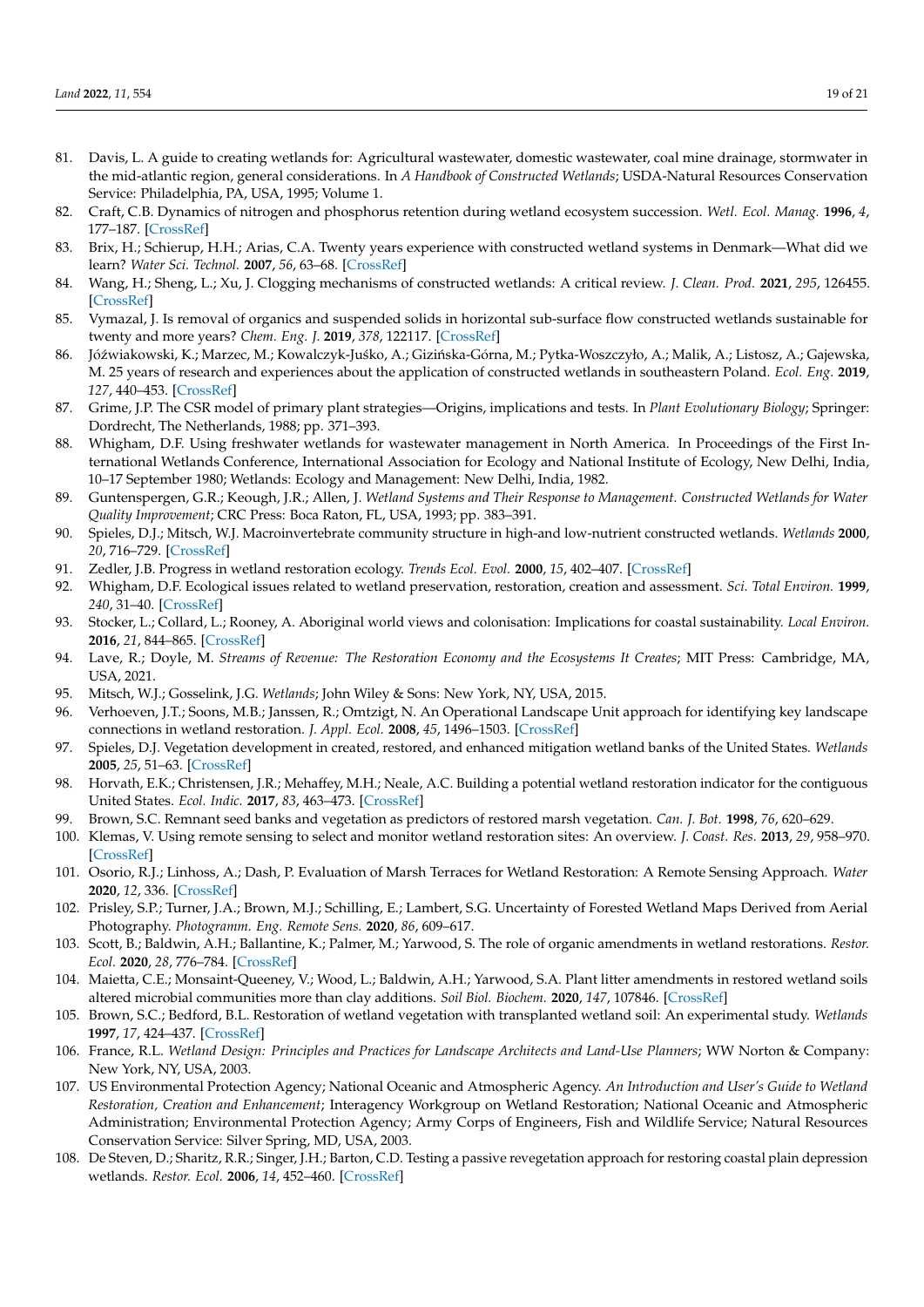- 109. Hazelton, E.L.; Downard, R.; Kettenring, K.M.; McCormick, M.K.; Whigham, D.F. Spatial and temporal variation in brackish wetland seedbanks: Implications for wetland restoration following Phragmites control. *Estuaries Coasts* **2018**, *41*, 68–84. [\[CrossRef\]](http://doi.org/10.1007/s12237-017-0289-z)
- <span id="page-20-0"></span>110. Gornish, E.S.; Lennox, M.S.; Lewis, D.; Tate, K.W.; Jackson, R.D. Comparing herbaceous plant communities in active and passive riparian restoration. *PLoS ONE* **2017**, *12*, e0176338. [\[CrossRef\]](http://doi.org/10.1371/journal.pone.0176338)
- <span id="page-20-1"></span>111. Zedler, J.B.; Kercher, S. Causes and consequences of invasive plants in wetlands: Opportunities, opportunists, and outcomes. *Crit. Rev. Plant Sci.* **2004**, *23*, 431–452. [\[CrossRef\]](http://doi.org/10.1080/07352680490514673)
- <span id="page-20-2"></span>112. Kettenring, K.M.; Galatowitsch, S.M. Carex seedling emergence in restored and natural prairie. *Wetlands* **2011**, *31*, 273–281. [\[CrossRef\]](http://doi.org/10.1007/s13157-011-0160-0)
- 113. Matthews, J.W.; McIntyre, S.; Peralta, A.L.; Rodgers, C. Long-term assessment of alternative strategies for the restoration of floodplain forest in the presence of an invasive grass, *Phalaris arundinacea*. *Wetlands* **2020**, *40*, 655–665. [\[CrossRef\]](http://doi.org/10.1007/s13157-019-01204-4)
- <span id="page-20-3"></span>114. Wang, G.; Jiang, M.; Wang, M.; Xue, Z. Natural revegetation during restoration of wetlands in the Sanjiang Plain, Northeastern China. *Ecol. Eng.* **2019**, *132*, 49–55. [\[CrossRef\]](http://doi.org/10.1016/j.ecoleng.2019.04.001)
- <span id="page-20-4"></span>115. Kettenring, K.M.; Tarsa, E.E. Need to seed? Ecological, genetic, and evolutionary keys to seed-based wetland restoration. *Front. Environ. Sci.* **2020**, *8*, 109. [\[CrossRef\]](http://doi.org/10.3389/fenvs.2020.00109)
- <span id="page-20-5"></span>116. Mitsch, W.J.; Jørgensen, S.E. *Ecological Engineering and Ecosystem Restoration*; John Wiley & Sons: New York, NY, USA, 2003.
- <span id="page-20-6"></span>117. Mitsch, W.J.; Wu, X.; Nairn, R.W.; Weihe, P.E.; Wang, N.; Deal, R.; Boucher, C.E. Creating and restoring wetlands. *BioScience* **1998**, *48*, 1019–1030. [\[CrossRef\]](http://doi.org/10.2307/1313458)
- <span id="page-20-7"></span>118. Odum, H.T. Experimental study of self-organization in estuarine ponds. In *Ecological Engineering: An Introduction to Ecotechnology*; Wiley: New York, NY, USA, 1989; pp. 291–340.
- <span id="page-20-8"></span>119. Van der Valk, A.G. Restoration of Wetland Environments: Lessons and Successes. In *The Wetlands Handbook*; Maltby, E., Barker, T., Eds.; Wiley-Blackwell: Oxford, UK, 2009; pp. 1–1058.
- <span id="page-20-9"></span>120. Kentula, M.E.; Brooks, R.P.; Gwin, S.E.; Holland, C.C.; Sherman, A.D. *Approach to Improving Decision Making in Wetland Restoration and Creation*; No. PB-92-217306/XAB.; EPA-600/R-92/150; Environmental Protection Agency: Corvallis, OR, USA, 1992.
- <span id="page-20-10"></span>121. Moorhead, K.K. A realistic role for reference in wetland restoration. *Ecol. Restor.* **2013**, *31*, 347–352. [\[CrossRef\]](http://doi.org/10.3368/er.31.4.347)
- <span id="page-20-11"></span>122. Schmutz, S.; Sendzimir, J. (Eds.) *Riverine Ecosystem Management: Science for Governing towards a Sustainable Future*; Springer: Amsterdam, The Netherlands, 2018.
- <span id="page-20-12"></span>123. Taddeo, S.; Dronova, I. Indicators of vegetation development in restored wetlands. *Ecol. Indic.* **2018**, *94*, 454–467. [\[CrossRef\]](http://doi.org/10.1016/j.ecolind.2018.07.010)
- <span id="page-20-13"></span>124. Matthews, J.W.; Spyreas, G.; Endress, A.G. Trajectories of vegetation-based indicators used to assess wetland restoration progress. *Ecol. Appl.* **2009**, *19*, 2093–2107. [\[CrossRef\]](http://doi.org/10.1890/08-1371.1)
- <span id="page-20-14"></span>125. Brudvig, L.A.; Barak, R.S.; Bauer, J.T.; Caughlin, T.T.; Laughlin, D.C.; Larios, L.; Matthews, J.W.; Stuble, K.L.; Turley, N.E.; Zirbel, C.R. Interpreting variation to advance predictive restoration science. *J. Appl. Ecol.* **2017**, *54*, 1018–1027. [\[CrossRef\]](http://doi.org/10.1111/1365-2664.12938)
- <span id="page-20-15"></span>126. Meli, P.; Rey Benayas, J.M.; Balvanera, P.; Martínez Ramos, M. Restoration enhances wetland biodiversity and ecosystem service supply, but results are context-dependent: A meta-analysis. *PLoS ONE* **2014**, *9*, e93507. [\[CrossRef\]](http://doi.org/10.1371/journal.pone.0093507)
- <span id="page-20-16"></span>127. Dai, P.; Zhang, S.; Gong, Y.; Zhou, Y.; Hou, H. A crowd-sourced valuation of recreational ecosystem services using mobile signal data applied to a restored wetland in China. *Ecol. Econ.* **2022**, *192*, 107249. [\[CrossRef\]](http://doi.org/10.1016/j.ecolecon.2021.107249)
- <span id="page-20-17"></span>128. Jessop, J.; Spyreas, G.; Pociask, G.E.; Benson, T.J.; Ward, M.P.; Kent, A.D.; Matthews, J.W. Tradeoffs among ecosystem services in restored wetlands. *Biol. Conserv.* **2015**, *191*, 341–348. [\[CrossRef\]](http://doi.org/10.1016/j.biocon.2015.07.006)
- <span id="page-20-18"></span>129. Spieles, D.J.; Mitsch, W.J. The effects of season and hydrologic and chemical loading on nitrate retention in constructed wetlands: A comparison of low-and high-nutrient riverine systems. *Ecol. Eng.* **1999**, *14*, 77–91. [\[CrossRef\]](http://doi.org/10.1016/S0925-8574(99)00021-X)
- <span id="page-20-19"></span>130. Moore, T.L.; Hunt, W.F. Ecosystem service provision by stormwater wetlands and ponds—A means for evaluation? *Water Res.* **2012**, *46*, 6811–6823. [\[CrossRef\]](http://doi.org/10.1016/j.watres.2011.11.026) [\[PubMed\]](http://www.ncbi.nlm.nih.gov/pubmed/22178306)
- <span id="page-20-20"></span>131. Luo, K.; Wu, Z.; Bai, H.; Wang, Z. Bird diversity and waterbird habitat preferences in relation to wetland restoration at Dianchi Lake, south-west China. *Avian Res.* **2019**, *10*, 21. [\[CrossRef\]](http://doi.org/10.1186/s40657-019-0162-9)
- <span id="page-20-21"></span>132. Badiou, P.; McDougal, R.; Pennock, D.; Clark, B. Greenhouse gas emissions and carbon sequestration potential in restored wetlands of the Canadian prairie pothole region. *Wetl. Ecol. Manag.* **2011**, *19*, 237–256. [\[CrossRef\]](http://doi.org/10.1007/s11273-011-9214-6)
- <span id="page-20-22"></span>133. Hansson, L.A.; Brönmark, C.; Anders Nilsson, P.; Åbjörnsson, K. Conflicting demands on wetland ecosystem services: Nutrient retention, biodiversity or both? *Freshw. Biol.* **2005**, *50*, 705–714. [\[CrossRef\]](http://doi.org/10.1111/j.1365-2427.2005.01352.x)
- <span id="page-20-23"></span>134. Campbell, C.S.; Ogden, M.; Ogden, M.H. *Constructed Wetlands in the Sustainable Landscape*; John Wiley & Sons: New York, NY, USA, 1999; Volume 3.
- <span id="page-20-24"></span>135. Harrington, R.; Carroll, P.; Carty, A.H.; Keohane, J.; Ryder, C. Integrated constructed wetlands: Concept, design, site evaluation and performance. *Int. J. Water* **2007**, *3*, 243–256. [\[CrossRef\]](http://doi.org/10.1504/IJW.2007.015217)
- <span id="page-20-25"></span>136. Ewel, K.C.; Odum, H.T. (Eds.) *Cypress Swamps*; University of Florida Press: Gainesville, FL, USA, 1984.
- <span id="page-20-26"></span>137. Bormann, F.H.; Likens, G.E. *Pattern and Process in a Forested Ecosystem: Disturbance, Development and the Steady State Based on the Hubbard Brook Ecosystem Study*; Springer: New York, NY, USA, 1994.
- <span id="page-20-28"></span><span id="page-20-27"></span>138. Likens, G.E.; Bormann, F.H. Linkages between terrestrial and aquatic ecosystems. *BioScience* **1974**, *24*, 447–456. [\[CrossRef\]](http://doi.org/10.2307/1296852)
- 139. McInnes, R.; Smith, G.; Greaves, J.; Watson, D.; Wood, N.; Everard, M. Multicriteria decision analysis for the evaluation of water quality improvement and ecosystem service provision. *Water Environ. J.* **2016**, *30*, 298–309. [\[CrossRef\]](http://doi.org/10.1111/wej.12195)
- <span id="page-20-29"></span>140. Harrington, R.; Carroll, P.; Cook, S.; Harrington, C.; Scholz, M.; McInnes, R.J. Integrated constructed wetlands: Water management as a land-use issue, implementing the 'Ecosystem Approach'. *Water Sci. Technol.* **2011**, *63*, 2929–2937. [\[CrossRef\]](http://doi.org/10.2166/wst.2011.591)